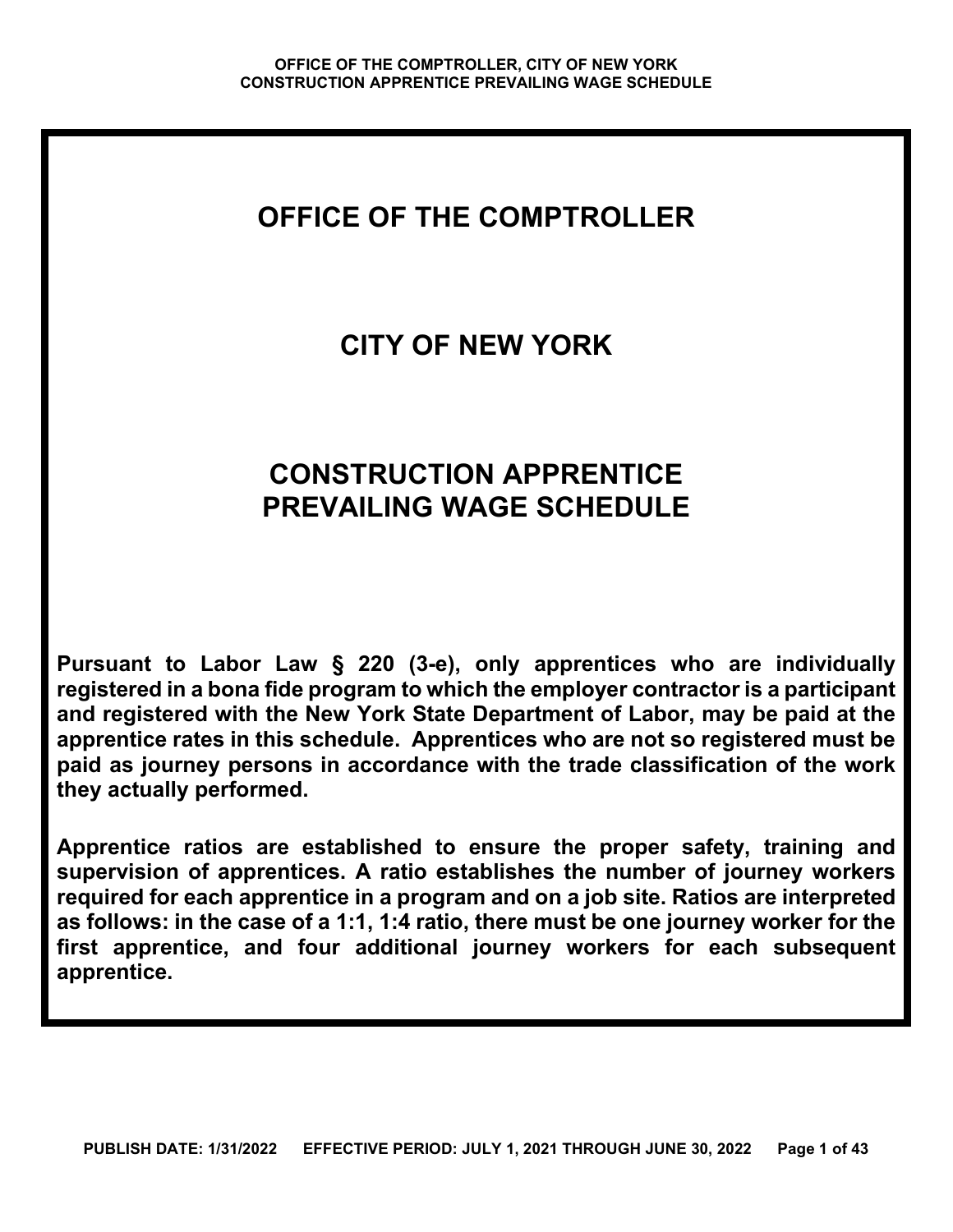# **ADDENDUM**

#### **List of Amended Classifications**

- **1. BOILERMAKER**
- **2. HAZARDOUS MATERIAL HANDLER**
- **3. HOUSE WRECKER**
- **4. IRON WORKER - ORNAMENTAL**
- **5. IRON WORKER - STRUCTURAL**
- **6. MASON TENDER**
- **7. PAINTER - LINE STRIPING (ROADWAY)**
- **8. PLASTERER - TENDER**
- **9. ROOFER**
- **10. SHEET METAL WORKER**
- **11. SIGN ERECTOR**
- **12. STEAMFITTER - REFRIGERATION & AIR CONDITIONER**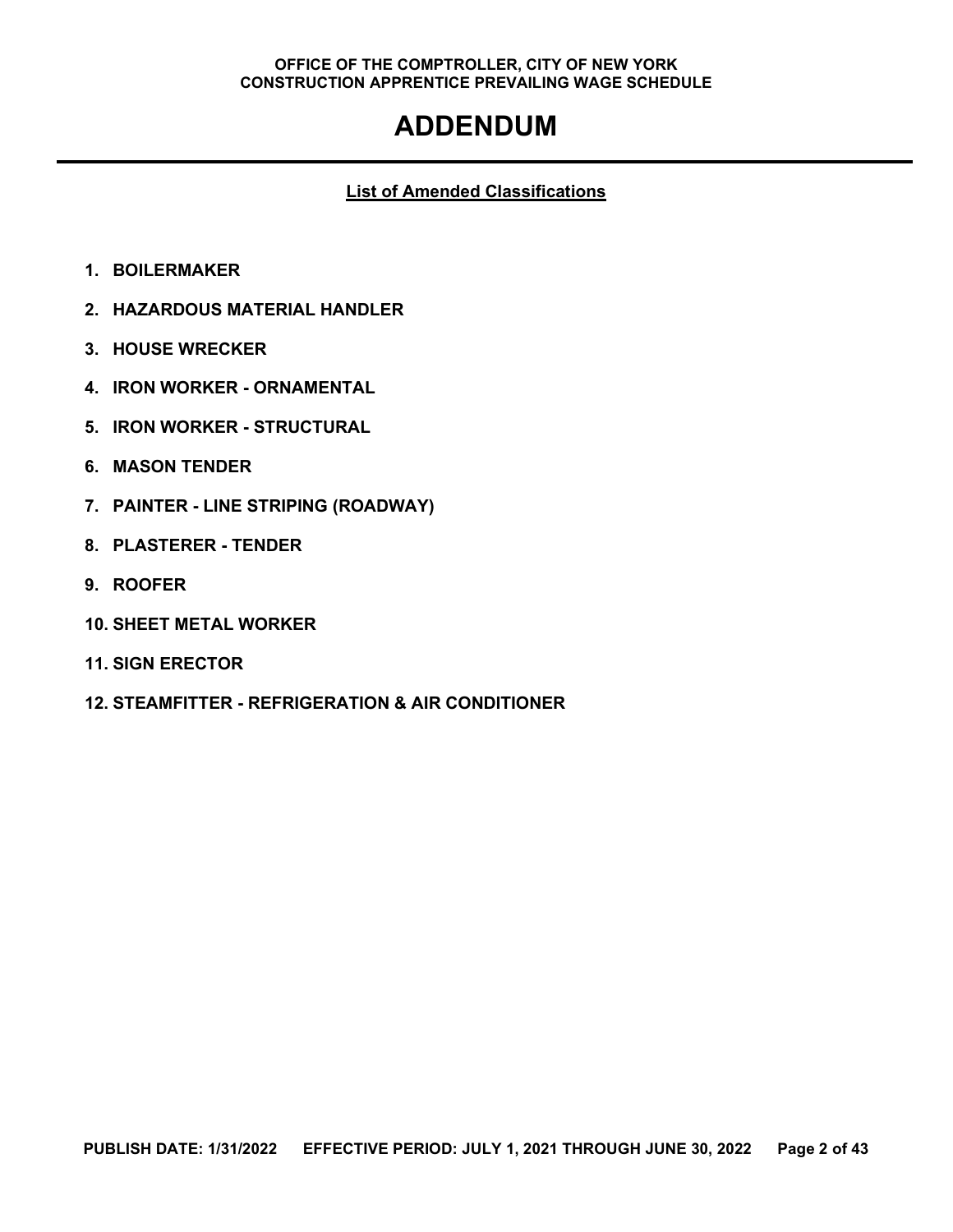# **TABLE OF CONTENTS**

#### **CLASSIFICATION**

# **DAGE**

| ייטו וטאי יוטא                                                           | ' UU |
|--------------------------------------------------------------------------|------|
|                                                                          |      |
|                                                                          |      |
|                                                                          |      |
|                                                                          |      |
|                                                                          |      |
| <b>CEMENT MASON.</b>                                                     |      |
|                                                                          |      |
|                                                                          |      |
|                                                                          |      |
|                                                                          |      |
|                                                                          |      |
|                                                                          |      |
|                                                                          |      |
|                                                                          |      |
|                                                                          |      |
|                                                                          |      |
|                                                                          |      |
|                                                                          |      |
|                                                                          |      |
|                                                                          |      |
| LABORER (FOUNDATION, CONCRETE, EXCAVATING, STREET PIPE LAYER & COMMON)21 |      |
|                                                                          |      |
|                                                                          |      |
|                                                                          |      |
|                                                                          |      |
|                                                                          |      |
|                                                                          |      |
|                                                                          |      |
|                                                                          |      |
|                                                                          |      |
|                                                                          |      |
|                                                                          |      |
|                                                                          |      |
|                                                                          |      |
| <b>ROOFER</b>                                                            |      |
|                                                                          |      |
|                                                                          |      |
|                                                                          |      |
|                                                                          |      |
|                                                                          |      |
|                                                                          |      |
|                                                                          |      |
|                                                                          |      |
|                                                                          |      |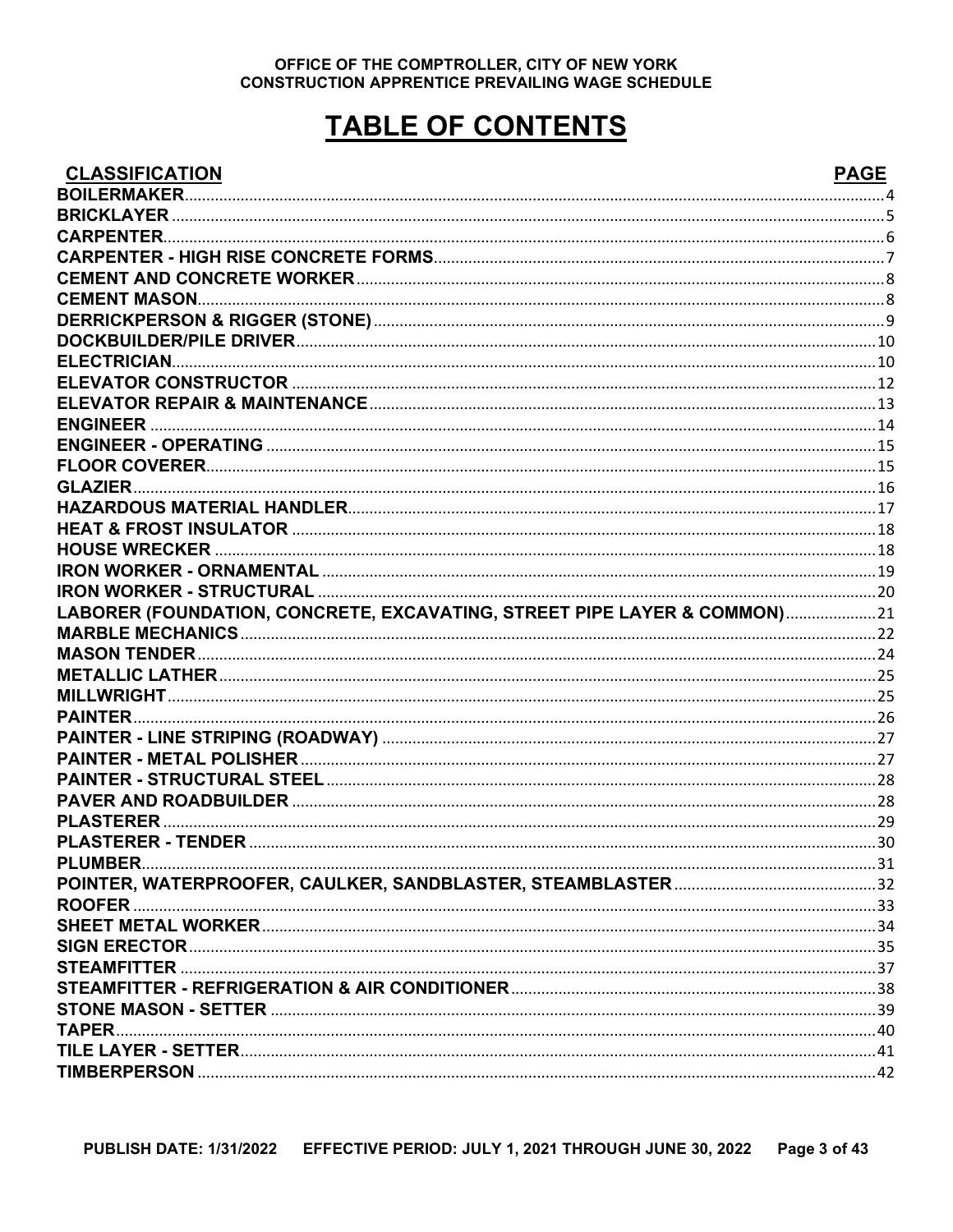# <span id="page-3-0"></span>**BOILERMAKER (Ratio of Apprentice to Journeyperson: 1 to 1, 1 to 3)**

# **Boilermaker (First Year)**

**Effective Period: 7/1/2021 - 1/30/2022 Wage Rate Per Hour: 65% of Journeyperson's rate Supplemental Benefit Rate Per Hour: \$33.12**

**Effective Period: 1/31/2022 - 6/30/2022 Wage Rate Per Hour: 65% of Journeyperson's rate Supplemental Benefit Rate Per Hour: \$33.57**

# **Boilermaker (Second Year: 1st Six Months)**

**Effective Period: 7/1/2021 - 1/30/2022 Wage Rate Per Hour: 70% of Journeyperson's rate Supplemental Benefit Rate Per Hour: \$35.05**

**Effective Period: 1/31/2022 - 6/30/2022 Wage Rate Per Hour: 70% of Journeyperson's rate Supplemental Benefit Rate Per Hour: \$35.54**

#### **Boilermaker (Second Year: 2nd Six Months)**

**Effective Period: 7/1/2021 - 1/30/2022 Wage Rate Per Hour: 75% of Journeyperson's rate Supplemental Benefit Rate Per Hour: \$37.01**

**Effective Period: 1/31/2022 - 6/30/2022 Wage Rate Per Hour: 75% of Journeyperson's rate Supplemental Benefit Rate Per Hour: \$37.51**

# **Boilermaker (Third Year: 1st Six Months)**

**Effective Period: 7/1/2021 - 1/30/2022 Wage Rate Per Hour: 80% of Journeyperson's rate Supplemental Benefit Rate Per Hour: \$38.92**

**Effective Period: 1/31/2022 - 6/30/2022 Wage Rate Per Hour: 80% of Journeyperson's rate Supplemental Benefit Rate Per Hour: \$39.48**

# **Boilermaker (Third Year: 2nd Six Months)**

**Effective Period: 7/1/2021 - 1/30/2022 Wage Rate Per Hour: 85% of Journeyperson's rate Supplemental Benefit Rate Per Hour: \$40.87**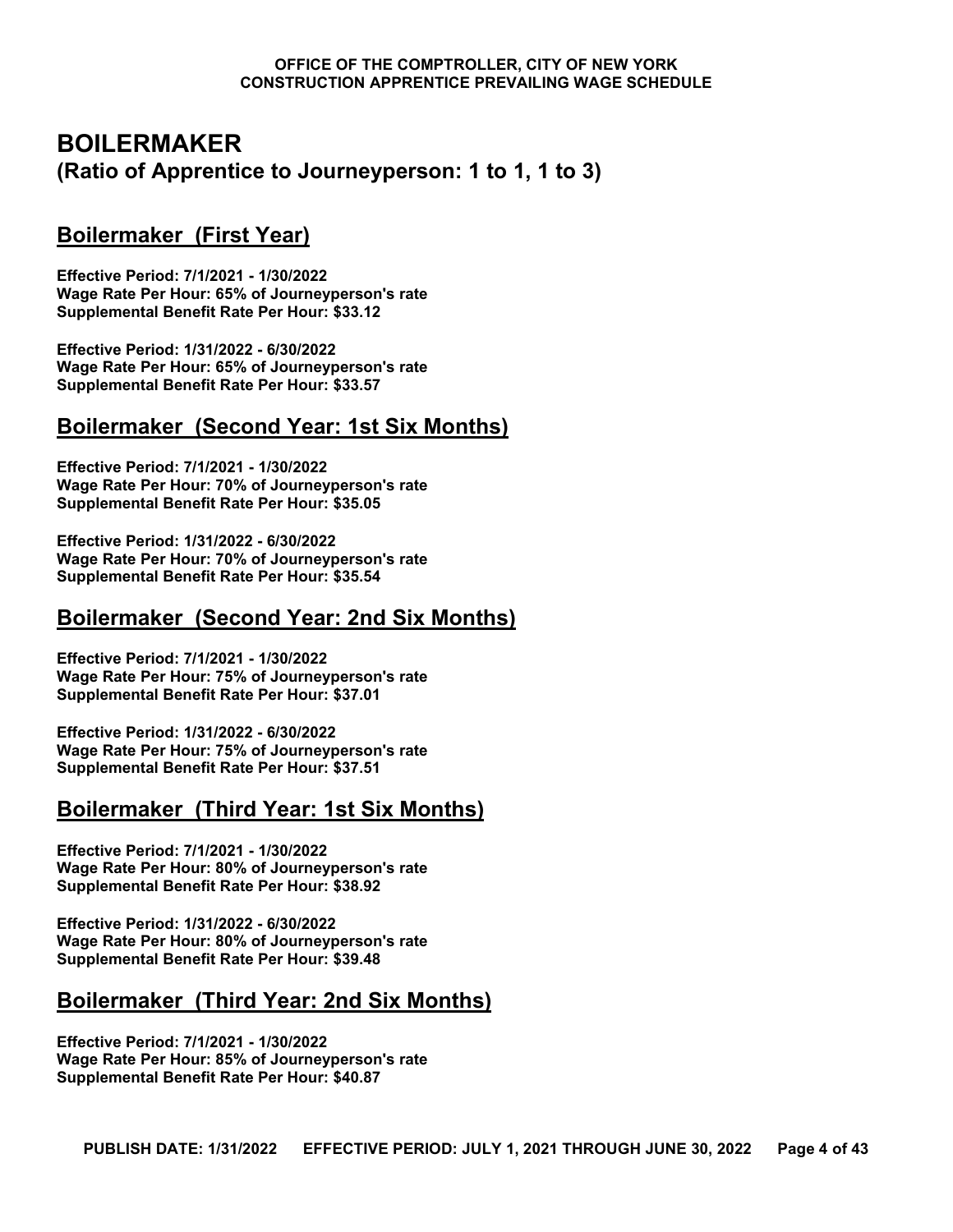**Effective Period: 1/31/2022 - 6/30/2022 Wage Rate Per Hour: 85% of Journeyperson's rate Supplemental Benefit Rate Per Hour: \$41.45**

#### **Boilermaker (Fourth Year: 1st Six Months)**

**Effective Period: 7/1/2021 - 1/30/2022 Wage Rate Per Hour: 90% of Journeyperson's rate Supplemental Benefit Rate Per Hour: \$42.82**

**Effective Period: 1/31/2022 - 6/30/2022 Wage Rate Per Hour: 90% of Journeyperson's rate Supplemental Benefit Rate Per Hour: \$43.42**

# **Boilermaker (Fourth Year: 2nd Six Months)**

**Effective Period: 7/1/2021 - 1/30/2022 Wage Rate Per Hour: 95% of Journeyperson's rate Supplemental Benefit Rate Per Hour: \$44.74**

**Effective Period: 1/31/2022 - 6/30/2022 Wage Rate Per Hour: 95% of Journeyperson's rate Supplemental Benefit Rate Per Hour: \$45.39**

**(Local #5)**

# <span id="page-4-0"></span>**BRICKLAYER (Ratio of Apprentice to Journeyperson: 1 to 1, 1 to 4)**

# **Bricklayer (First 750 Hours)**

**Effective Period: 7/1/2021 - 6/30/2022 Wage Rate Per Hour: 50% of Journeyperson's rate Supplemental Benefit Rate Per Hour: \$22.95**

#### **Bricklayer (Second 750 Hours)**

**Effective Period: 7/1/2021 - 6/30/2022 Wage Rate Per Hour: 60% of Journeyperson's rate Supplemental Benefit Rate Per Hour: \$22.95**

#### **Bricklayer (Third 750 Hours)**

**Effective Period: 7/1/2021 - 6/30/2022 Wage Rate Per Hour: 70% of Journeyperson's rate Supplemental Benefit Rate Per Hour: \$22.95**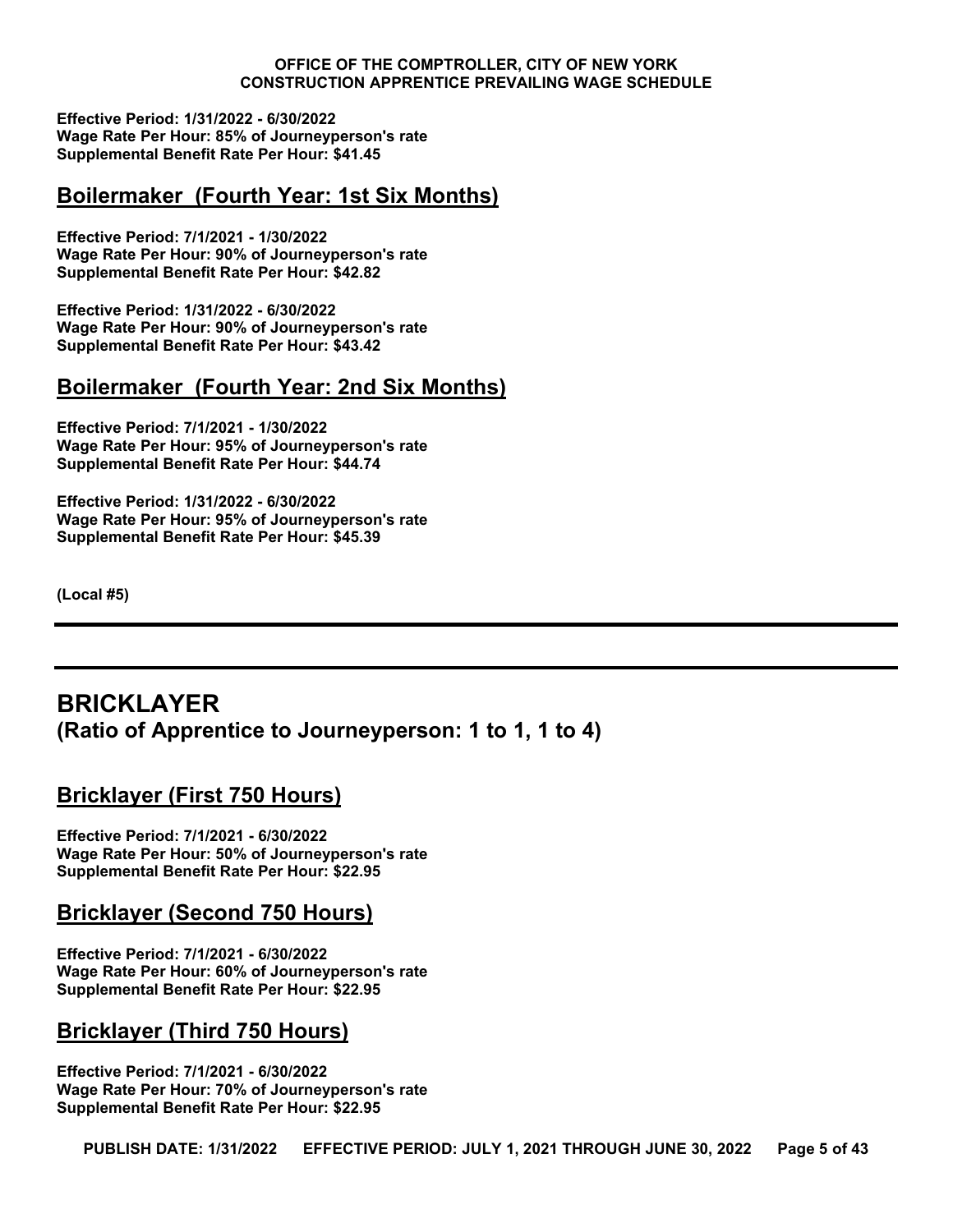# **Bricklayer (Fourth 750 Hours)**

**Effective Period: 7/1/2021 - 6/30/2022 Wage Rate Per Hour: 80% of Journeyperson's rate Supplemental Benefit Rate Per Hour: \$22.95**

# **Bricklayer (Fifth 750 Hours)**

**Effective Period: 7/1/2021 - 6/30/2022 Wage Rate Per Hour: 90% of Journeyperson's rate Supplemental Benefit Rate Per Hour: \$22.95**

#### **Bricklayer (Sixth 750 Hours)**

**Effective Period: 7/1/2021 - 6/30/2022 Wage Rate Per Hour: 95% of Journeyperson's rate Supplemental Benefit Rate Per Hour: \$22.95**

**(Bricklayer District Council)**

# <span id="page-5-0"></span>**CARPENTER (Ratio of Apprentice to Journeyperson: 1 to 1, 1 to 4)**

# **Carpenter (First Year)**

**Effective Period: 7/1/2021 - 6/30/2022 Wage Rate Per Hour For Building Apprentice: \$19.55 Supplemental Benefit Rate Per Hour For Building Apprentice: \$16.35**

**Wage Rate Per Hour For Heavy Apprentice: \$23.37 Supplemental Benefit Rate Per Hour For Heavy Apprentice: \$35.49**

# **Carpenter (Second Year)**

**Effective Period: 7/1/2021 - 6/30/2022 Wage Rate Per Hour For Building Apprentice: \$22.55 Supplemental Benefit Rate Per Hour For Building Apprentice: \$17.85**

**Wage Rate Per Hour For Heavy Apprentice: \$28.97 Supplemental Benefit Rate Per Hour For Heavy Apprentice: \$35.49**

# **Carpenter (Third Year)**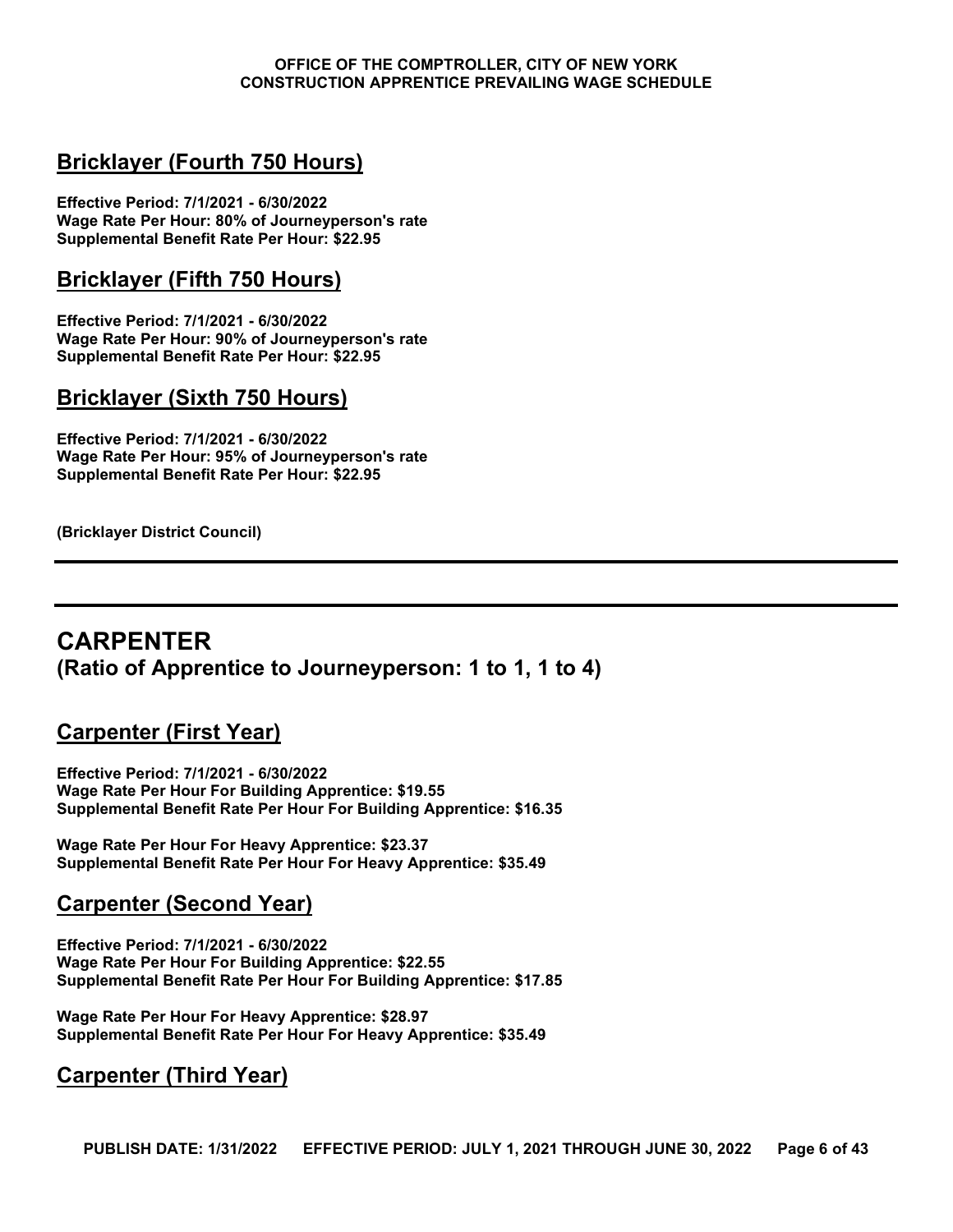**Effective Period: 7/1/2021 - 6/30/2022 Wage Rate Per Hour For Building Apprentice: \$26.80 Supplemental Benefit Rate Per Hour For Building Apprentice: \$21.45**

**Wage Rate Per Hour For Heavy Apprentice: \$37.35 Supplemental Benefit Rate Per Hour For Heavy Apprentice: \$35.49**

# **Carpenter (Fourth Year)**

**Effective Period: 7/1/2021 - 6/30/2022 Wage Rate Per Hour For Building Apprentice: \$34.68 Supplemental Benefit Rate Per Hour For Building Apprentice: \$23.45**

**Wage Rate Per Hour For Heavy Apprentice: \$45.74 Supplemental Benefit Rate Per Hour For Heavy Apprentice: \$35.49**

**(Carpenters District Council)**

# <span id="page-6-0"></span>**CARPENTER - HIGH RISE CONCRETE FORMS (Ratio of Apprentice to Journeyperson: 1 to 1, 2 to 5)**

# **Carpenter - High Rise (First Year)**

**Effective Period: 7/1/2021 - 6/30/2022 Wage Rate per Hour: \$18.27 Supplemental Benefit Rate per Hour: \$16.55**

# **Carpenter - High Rise (Second Year)**

**Effective Period: 7/1/2021 - 6/30/2022 Wage Rate per Hour: \$24.70 Supplemental Benefit Rate per Hour: \$16.73**

# **Carpenter - High Rise (Third Year)**

**Effective Period: 7/1/2021 - 6/30/2022 Wage Rate per Hour: \$31.28 Supplemental Benefit Rate per Hour: \$16.95**

# **Carpenter - High Rise (Fourth Year)**

**Effective Period: 7/1/2021 - 6/30/2022 Wage Rate per Hour: \$38.90 Supplemental Benefit Rate per Hour: \$17.20**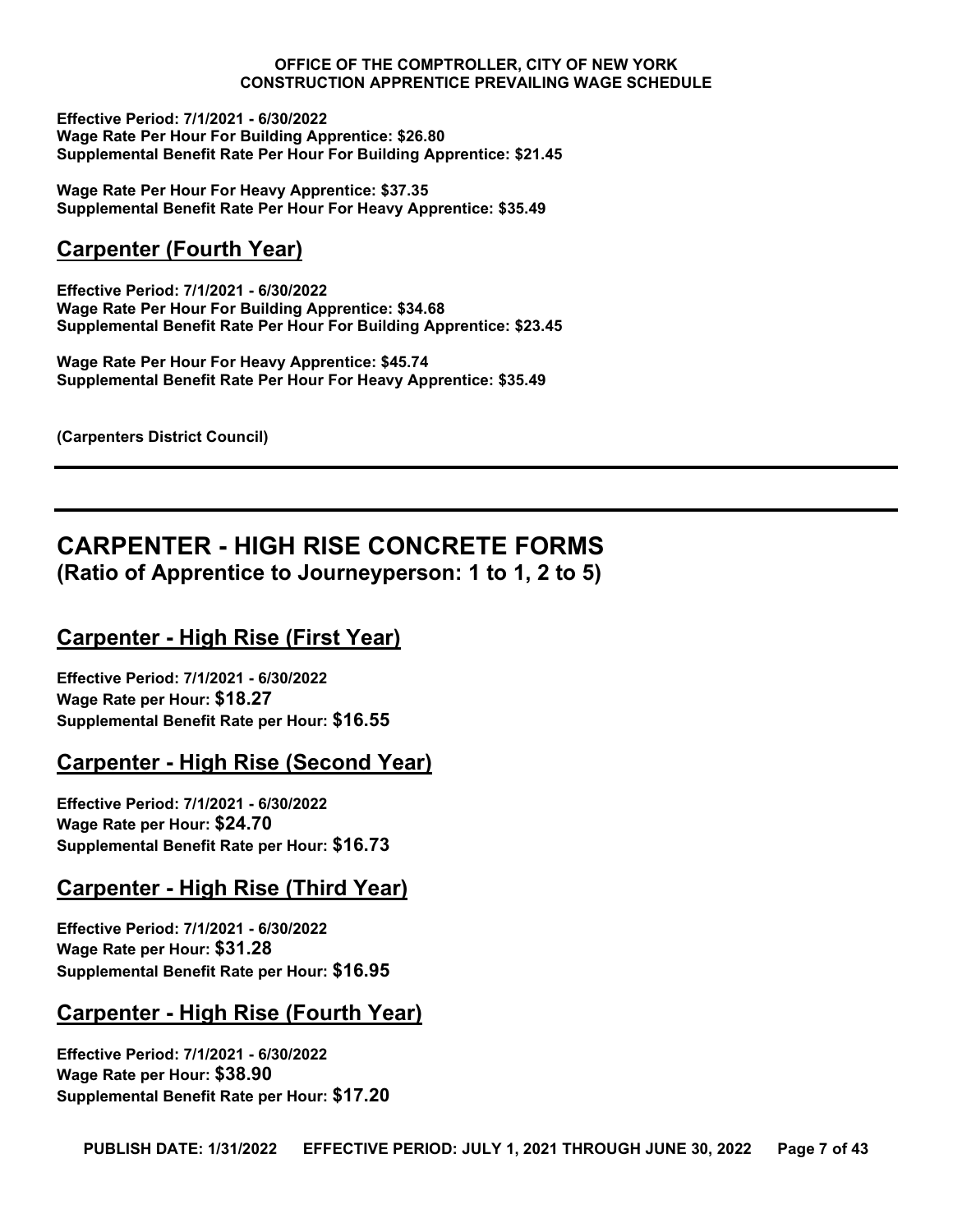**(Carpenters District Council)**

# <span id="page-7-0"></span>**CEMENT AND CONCRETE WORKER (Ratio of Apprentice to Journeyperson: 1 to 1, 1 to 3)**

# **Cement & Concrete Worker (First 1333 hours)**

**Effective Period: 7/1/2021 - 6/30/2022 Wage Rate Per Hour: 53% of Journeyperson's rate Supplemental Benefit Rate Per Hour: \$14.79**

# **Cement & Concrete Worker (Second 1333 hours)**

**Effective Period: 7/1/2021 - 6/30/2022 Wage Rate Per Hour: 69% of Journeyperson's rate Supplemental Benefit Rate Per Hour: \$19.72**

# **Cement & Concrete Worker (Last 1334 hours)**

**Effective Period: 7/1/2021 - 6/30/2022 Wage Rate Per Hour: 85% of Journeyperson's rate Supplemental Benefit Rate Per Hour: \$21.30**

**(Cement Concrete Workers District Council)**

# <span id="page-7-1"></span>**CEMENT MASON (Ratio of Apprentice to Journeyperson: 1 to 1, 1 to 4)**

#### **Cement Mason (First Year)**

**Effective Period: 7/1/2021 - 6/30/2022 Wage Rate per Hour: \$19.57 Supplemental Benefit Rate per Hour: \$15.61**

#### **Cement Mason (Second Year)**

**Effective Period: 7/1/2021 - 6/30/2022**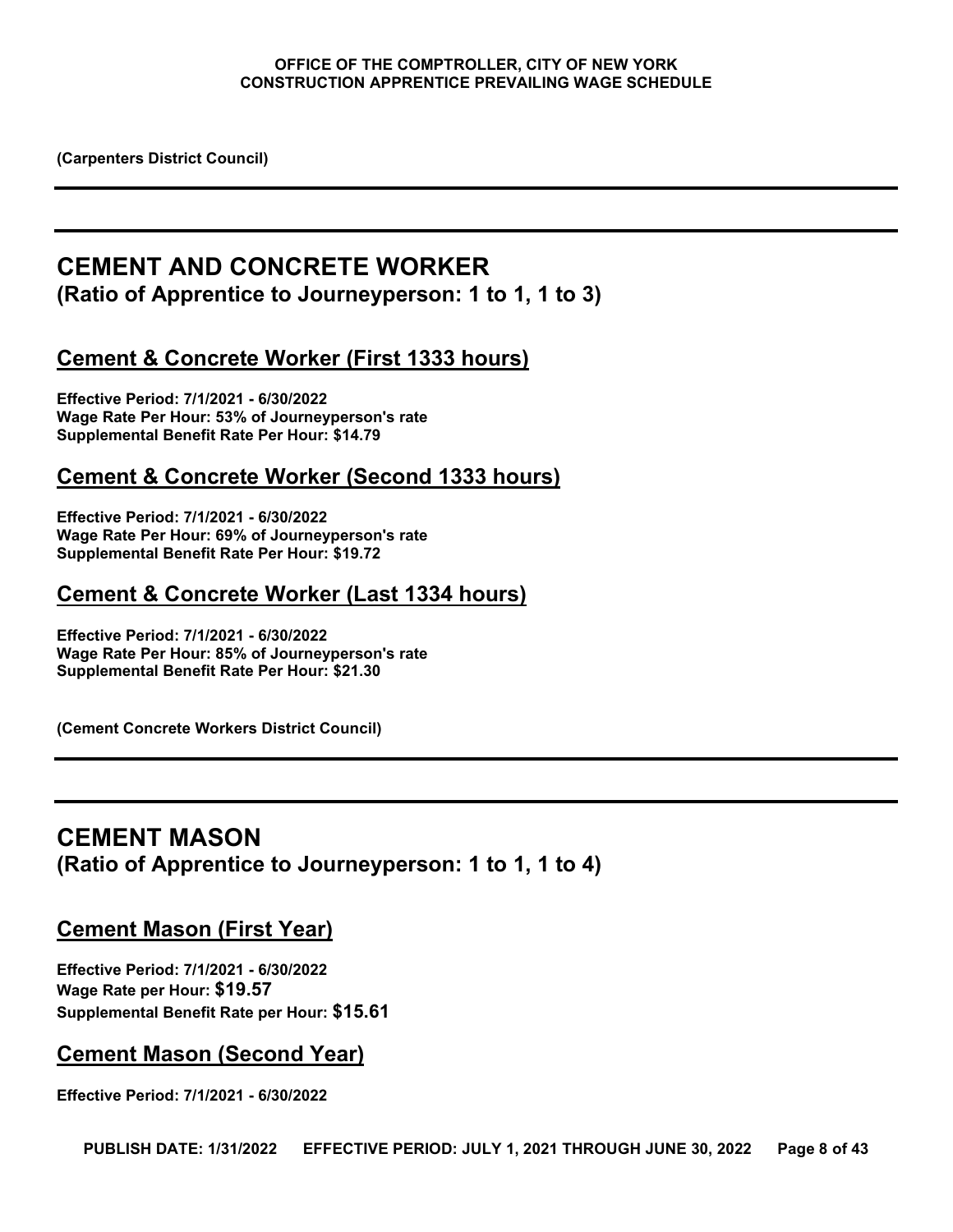**Wage Rate per Hour: \$24.40 Supplemental Benefit Rate per Hour: \$15.91**

# **Cement Mason (Third Year)**

**Effective Period: 7/1/2021 - 6/30/2022 Wage Rate per Hour: \$29.68 Supplemental Benefit Rate per Hour: \$16.02**

**(Local #780)**

# <span id="page-8-0"></span>**DERRICKPERSON & RIGGER (STONE) (Ratio of Apprentice to Journeyperson: 1 to 1, 1 to 4)**

# **Derrickperson & Rigger (stone) - First Year**

**Effective Period: 7/1/2021 - 6/30/2022 Wage Rate Per Hour: 50% of Journeyperson's rate Supplemental Benefit Rate Per Hour: 50% of Journeyperson's rate**

# **Derrickperson & Rigger (stone) - Second Year: 1st Six Months**

**Effective Period: 7/1/2021 - 6/30/2022 Wage Rate Per Hour: 70% of Journeyperson's rate Supplemental Benefit Rate Per Hour: 75% of Journeyperson's rate**

# **Derrickperson & Rigger (stone) - Second Year: 2nd Six Months**

**Effective Period: 7/1/2021 - 6/30/2022 Wage Rate Per Hour: 80% of Journeyperson's rate Supplemental Benefit Rate Per Hour: 75% of Journeyperson's rate**

#### **Derrickperson & Rigger (stone) - Third Year**

**Effective Period: 7/1/2021 - 6/30/2022 Wage Rate Per Hour: 90% of Journeyperson's rate Supplemental Benefit Rate Per Hour: 75% of Journeyperson's rate**

**(Local #197)**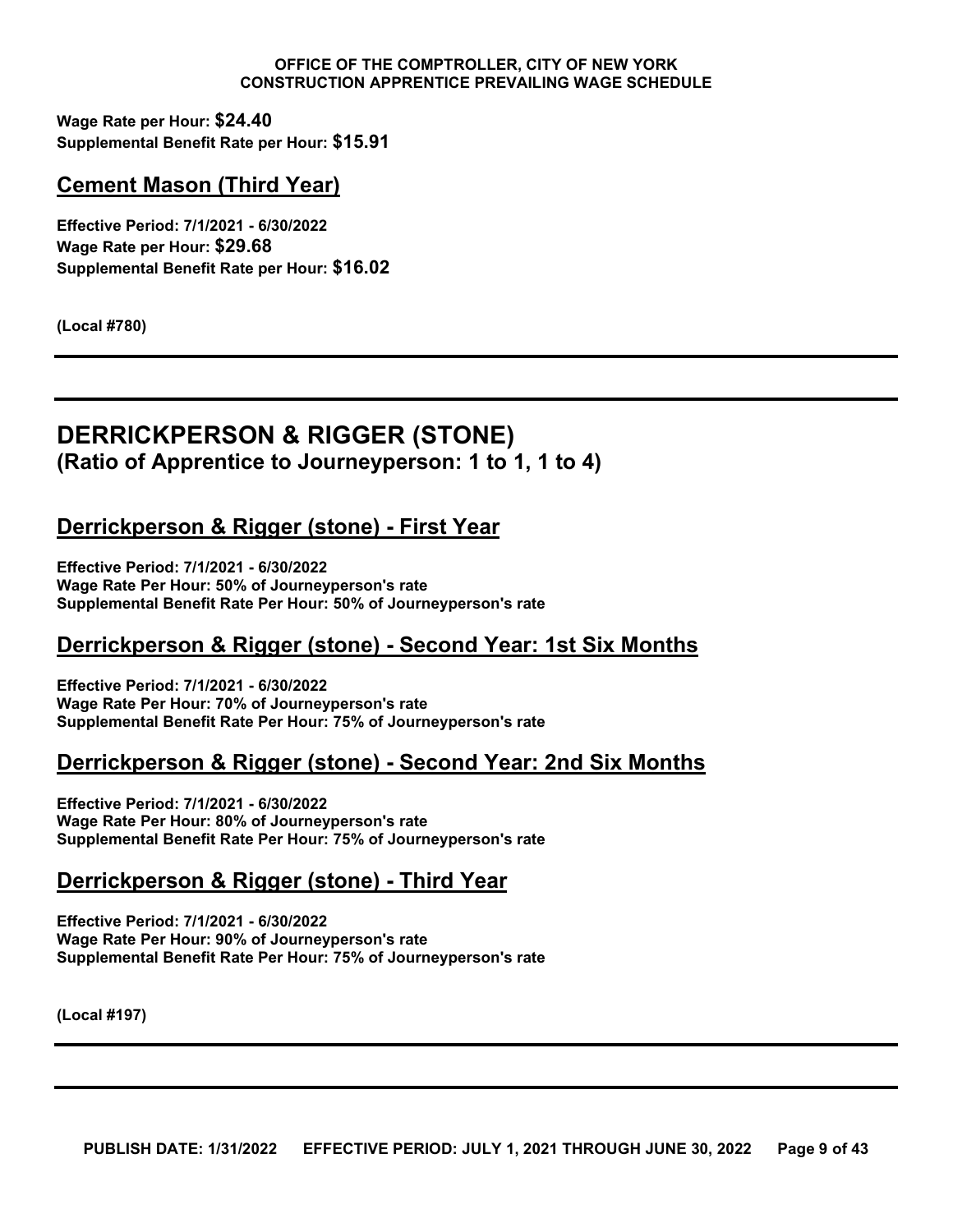# <span id="page-9-0"></span>**DOCKBUILDER/PILE DRIVER (Ratio of Apprentice to Journeyperson: 1 to 1, 1 to 6)**

# **Dockbuilder/Pile Driver (First Year)**

**Effective Period: 7/1/2021 - 6/30/2022 Wage Rate Per Hour: \$23.37 Supplemental Benefit Rate Per Hour: \$35.49**

# **Dockbuilder/Pile Driver (Second Year)**

**Effective Period: 7/1/2021 - 6/30/2022 Wage Rate Per Hour: \$28.97 Supplemental Benefit Rate Per Hour: \$35.49**

# **Dockbuilder/Pile Driver (Third Year)**

**Effective Period: 7/1/2021 - 6/30/2022 Wage Rate Per Hour: \$37.35 Supplemental Benefit Rate Per Hour: \$35.49**

# **Dockbuilder/Pile Driver (Fourth Year)**

**Effective Period: 7/1/2021 - 6/30/2022 Wage Rate Per Hour: \$45.74 Supplemental Benefit Rate Per Hour: \$35.49**

**(Carpenters District Council)**

# <span id="page-9-1"></span>**ELECTRICIAN (Ratio of Apprentice to Journeyperson: 1 to 1, 1 to 3)**

# **Electrician (First Term: 0-6 Months)**

**Effective Period: 7/1/2021 - 6/30/2022 Wage Rate per Hour: \$17.25 Supplemental Benefit Rate per Hour: \$14.93 Overtime Supplemental Rate Per Hour: \$16.07**

# **Electrician (First Term: 7-12 Months)**

**Effective Period: 7/1/2021 - 6/30/2022 Wage Rate per Hour: \$17.75**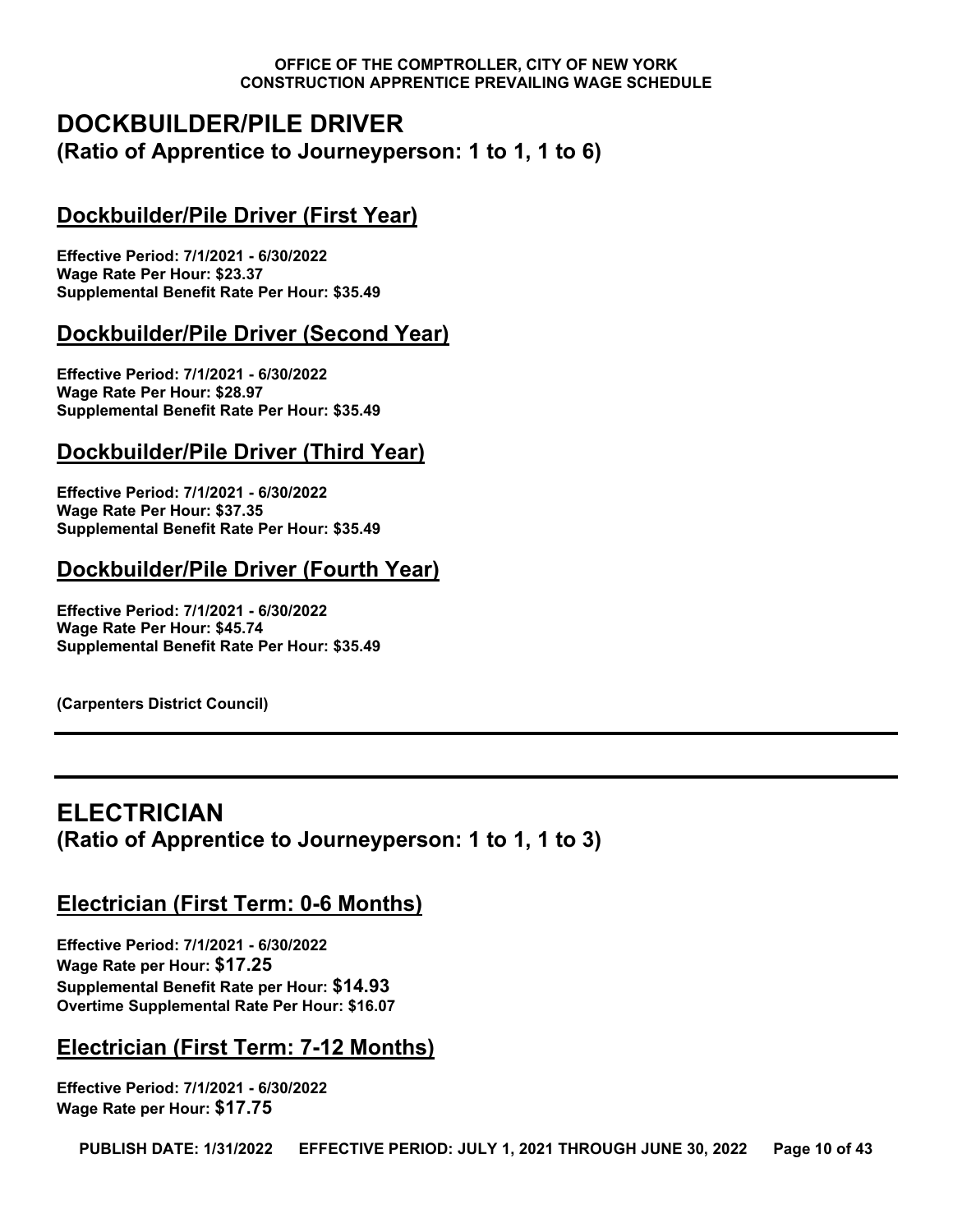**Supplemental Benefit Rate per Hour: \$15.19 Overtime Supplemental Rate Per Hour: \$16.36**

# **Electrician (Second Term: 0-6 Months)**

**Effective Period: 7/1/2021 - 6/30/2022 Wage Rate per Hour: \$18.75 Supplemental Benefit Rate per Hour: \$15.70 Overtime Supplemental Rate Per Hour: \$16.95**

# **Electrician (Second Term: 7-12 Months)**

**Effective Period: 7/1/2021 - 6/30/2022 Wage Rate per Hour: \$19.75 Supplemental Benefit Rate per Hour: \$16.22 Overtime Supplemental Rate Per Hour: \$17.53**

# **Electrician (Third Term: 0-6 Months)**

**Effective Period: 7/1/2021 - 6/30/2022 Wage Rate per Hour: \$20.75 Supplemental Benefit Rate per Hour: \$16.74 Overtime Supplemental Rate Per Hour: \$18.11**

# **Electrician (Third Term: 7-12 Months)**

**Effective Period: 7/1/2021 - 6/30/2022 Wage Rate per Hour: \$21.75 Supplemental Benefit Rate per Hour: \$17.26 Overtime Supplemental Rate Per Hour: \$18.70**

# **Electrician (Fourth Term: 0-6 Months)**

**Effective Period: 7/1/2021 - 6/30/2022 Wage Rate per Hour: \$22.75 Supplemental Benefit Rate per Hour: \$17.77 Overtime Supplemental Rate Per Hour: \$19.28**

# **Electrician (Fourth Term: 7-12 Months)**

**Effective Period: 7/1/2021 - 6/30/2022 Wage Rate per Hour: \$24.75 Supplemental Benefit Rate per Hour: \$18.81 Overtime Supplemental Rate Per Hour: \$20.45**

# **Electrician (Fifth Term: 0-12 Months)**

**Effective Period: 7/1/2021 - 6/30/2022 Wage Rate per Hour: \$26.00**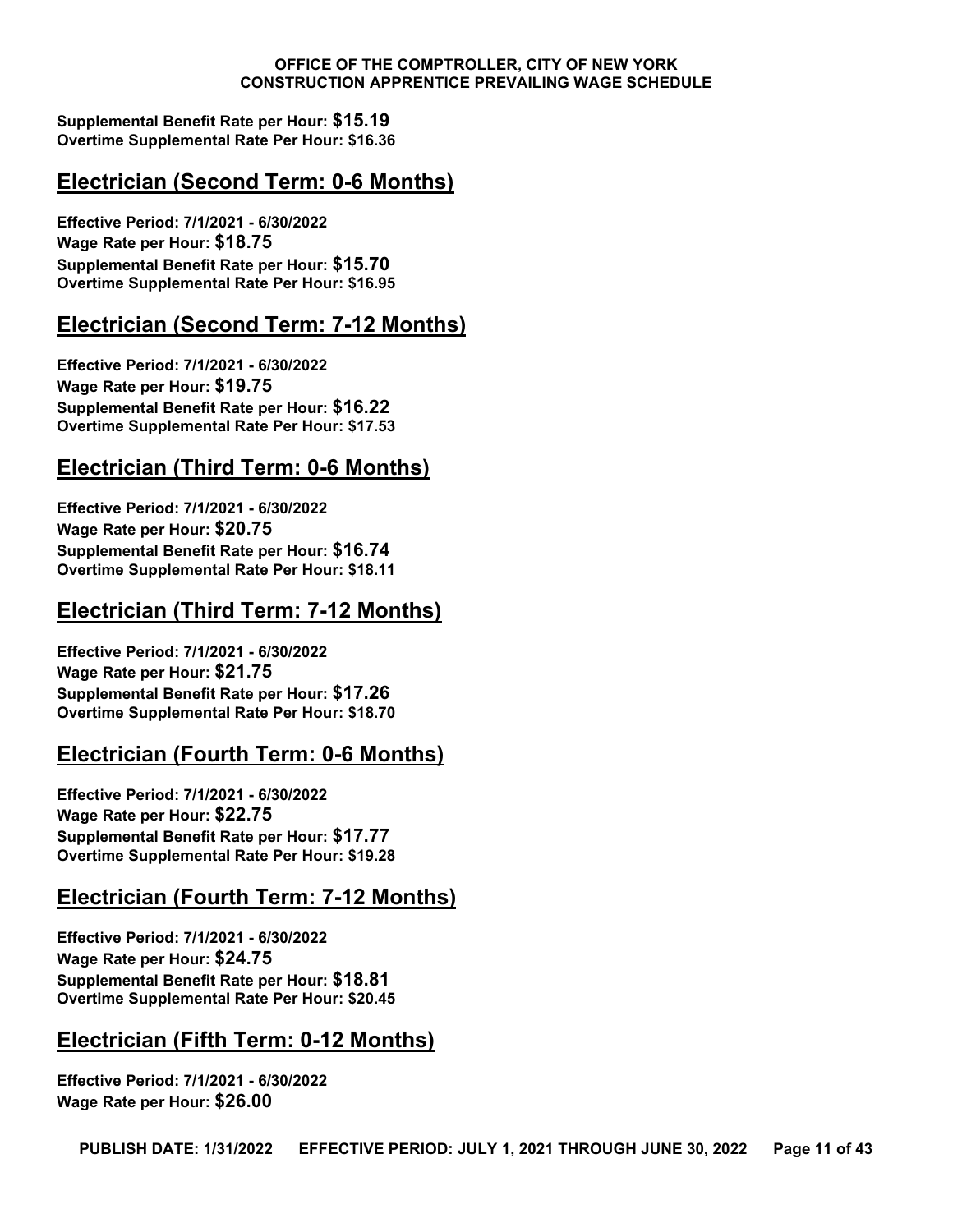**Supplemental Benefit Rate per Hour: \$22.06 Overtime Supplemental Rate Per Hour: \$23.70**

# **Electrician (Fifth Term: 13-18 Months)**

**Effective Period: 7/1/2021 - 6/30/2022 Wage Rate per Hour: \$30.50 Supplemental Benefit Rate per Hour: \$24.45 Overtime Supplemental Rate Per Hour: \$26.38**

# **Overtime Description**

**Overtime Wage paid at time and one half the regular rate**

**(Local #3)**

# <span id="page-11-0"></span>**ELEVATOR CONSTRUCTOR (Ratio of Apprentice to Journeyperson: 1 to 1, 1 to 2)**

# **Elevator (Constructor) - First Year**

**Effective Period: 7/1/2021 - 3/16/2022 Wage Rate Per Hour: 50% of Journeyperson's rate Supplemental Rate Per Hour: \$32.76**

**Effective Period: 3/17/2022 - 6/30/2022 Wage Rate Per Hour: 50% of Journeyperson's rate Supplemental Rate Per Hour: \$33.38**

# **Elevator (Constructor) - Second Year**

**Effective Period: 7/1/2021 - 3/16/2022 Wage Rate Per Hour: 55% of Journeyperson's rate Supplemental Rate Per Hour: \$33.31**

**Effective Period: 3/17/2022 - 6/30/2022 Wage Rate Per Hour: 55% of Journeyperson's rate Supplemental Rate Per Hour: \$33.96**

# **Elevator (Constructor) - Third Year**

**Effective Period: 7/1/2021 - 3/16/2022 Wage Rate Per Hour: 65% of Journeyperson's rate Supplemental Rate Per Hour: \$34.42**

**Effective Period: 3/17/2022 - 6/30/2022**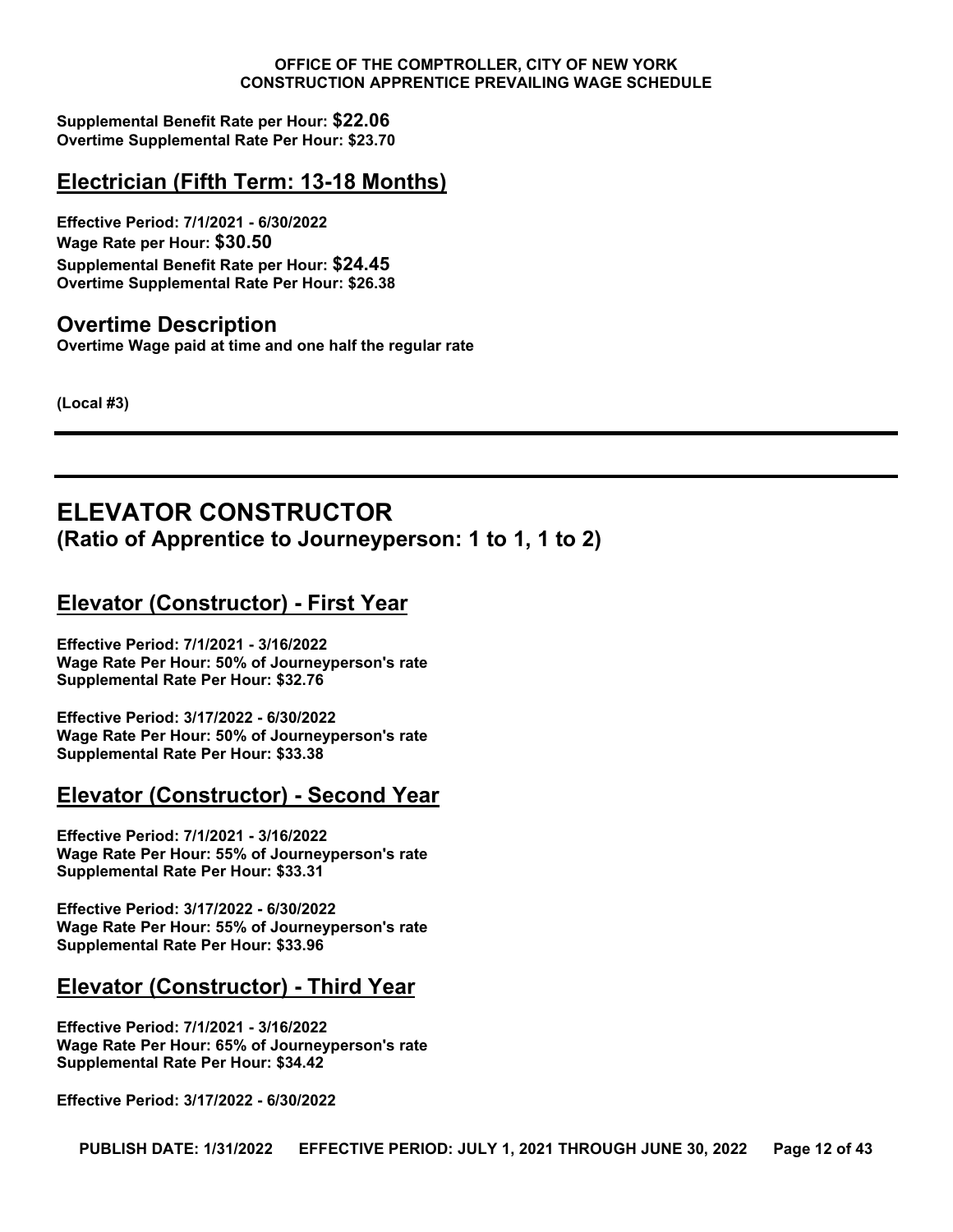**Wage Rate Per Hour: 65% of Journeyperson's rate Supplemental Rate Per Hour: \$35.10**

# **Elevator (Constructor) - Fourth Year**

**Effective Period: 7/1/2021 - 3/16/2022 Wage Rate Per Hour: 75% of Journeyperson's rate Supplemental Rate Per Hour: \$35.52**

**Effective Period: 3/17/2022 - 6/30/2022 Wage Rate Per Hour: 75% of Journeyperson's rate Supplemental Rate Per Hour: \$36.24**

**(Local #1)**

# <span id="page-12-0"></span>**ELEVATOR REPAIR & MAINTENANCE (Ratio of Apprentice to Journeyperson: 1 to 1, 1 to 2)**

# **Elevator Service/Modernization Mechanic (First Year)**

**Effective Period: 7/1/2021 - 3/16/2022 Wage Rate Per Hour: 50% of Journeyperson's rate Supplemental Benefit Per Hour: \$32.71**

**Effective Period: 3/17/2022 - 6/30/2022 Wage Rate Per Hour: 50% of Journeyperson's rate Supplemental Benefit Per Hour: \$33.33**

# **Elevator Service/Modernization Mechanic (Second Year)**

**Effective Period: 7/1/2021 - 3/16/2022 Wage Rate Per Hour: 55% of Journeyperson's rate Supplemental Benefit Per Hour: \$33.26**

**Effective Period: 3/17/2022 - 6/30/2022 Wage Rate Per Hour: 55% of Journeyperson's rate Supplemental Benefit Per Hour: \$33.90**

# **Elevator Service/Modernization Mechanic (Third Year)**

**Effective Period: 7/1/2021 - 3/16/2022 Wage Rate Per Hour: 65% of Journeyperson's rate Supplemental Benefit Per Hour: \$34.35**

**Effective Period: 3/17/2022 - 6/30/2022 Wage Rate Per Hour: 65% of Journeyperson's rate**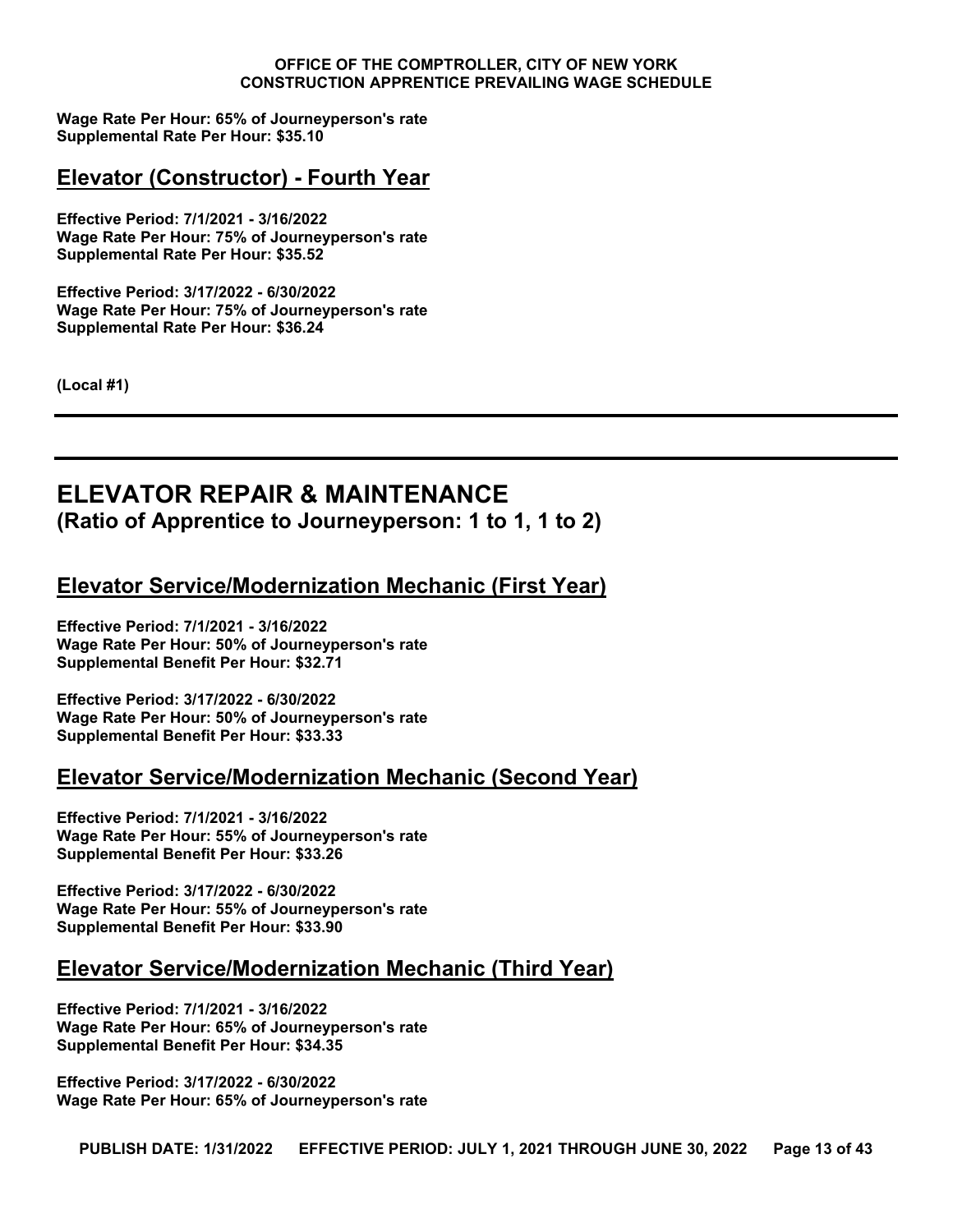**Supplemental Benefit Per Hour: \$35.03**

#### **Elevator Service/Modernization Mechanic (Fourth Year)**

**Effective Period: 7/1/2021 - 3/16/2022 Wage Rate Per Hour: 75% of Journeyperson's rate Supplemental Benefit Per Hour: \$35.45**

**Effective Period: 3/17/2022 - 6/30/2022 Wage Rate Per Hour: 75% of Journeyperson's rate Supplemental Benefit Per Hour: \$36.17**

**(Local #1)**

# <span id="page-13-0"></span>**ENGINEER (Ratio of Apprentice to Journeyperson: 1 to 1, 1 to 5)**

# **Engineer - First Year**

**Effective Period: 7/1/2021 - 6/30/2022 Wage Rate per Hour: \$25.38 Supplemental Benefit Rate per Hour: \$28.51**

#### **Engineer - Second Year**

**Effective Period: 7/1/2021 - 6/30/2022 Wage Rate per Hour: \$31.72 Supplemental Benefit Rate per Hour: \$28.51**

#### **Engineer - Third Year**

**Effective Period: 7/1/2021 - 6/30/2022 Wage Rate per Hour: \$34.89 Supplemental Benefit Rate per Hour: \$28.51**

#### **Engineer - Fourth Year**

**Effective Period: 7/1/2021 - 6/30/2022 Wage Rate per Hour: \$38.06 Supplemental Benefit Rate per Hour: \$28.51**

**(Local #15)**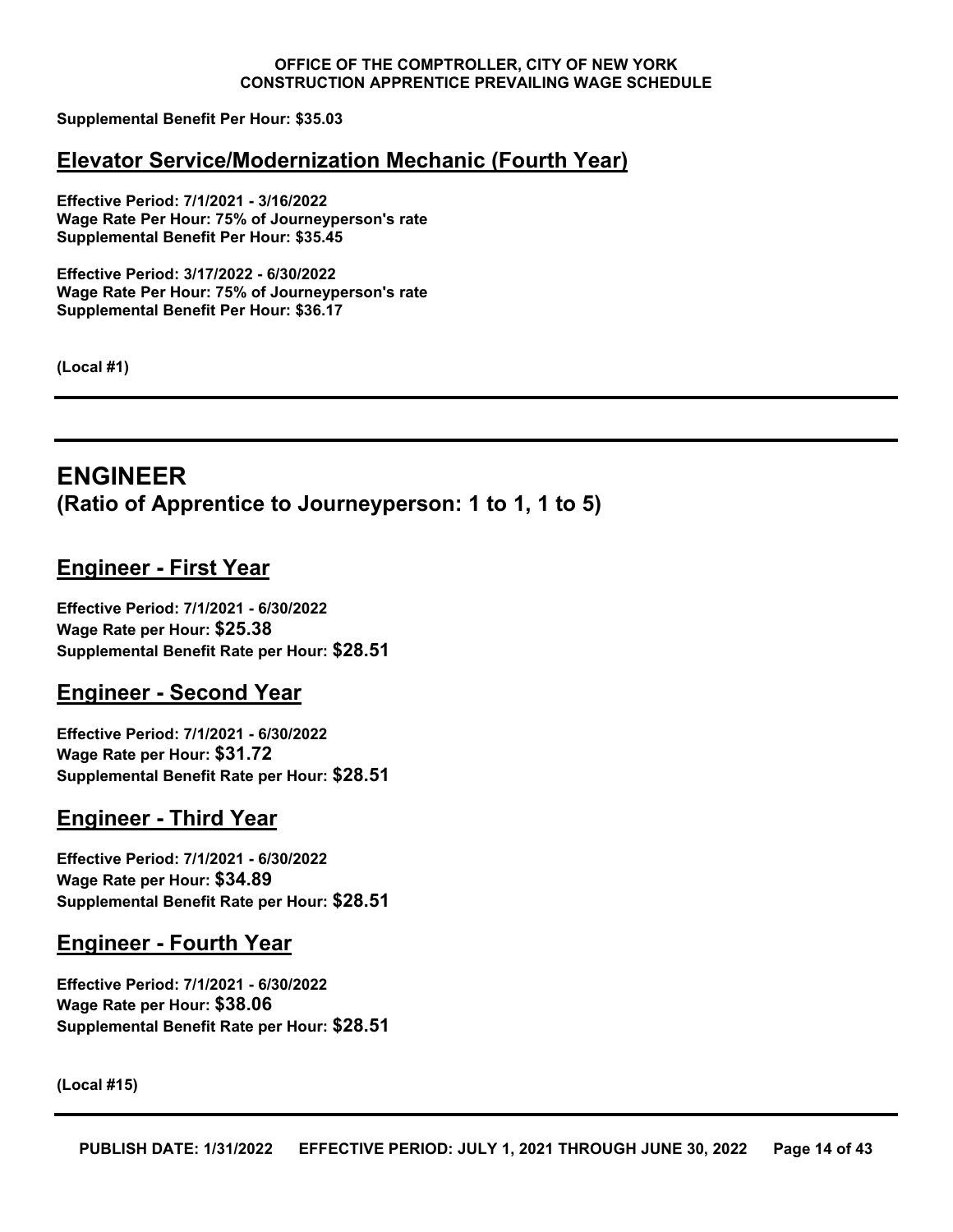# <span id="page-14-0"></span>**ENGINEER - OPERATING (Ratio of Apprentice to Journeyperson: 1 to 1, 1 to 5)**

# **Operating Engineer - First Year**

**Effective Period: 7/1/2021 - 6/30/2022 Wage Rate Per Hour: 40% of Operating Engineer - Road & Heavy Construction V's Rate Supplemental Benefit Per Hour: \$24.05**

# **Operating Engineer - Second Year**

**Effective Period: 7/1/2021 - 6/30/2022 Wage Rate Per Hour: 50% of Operating Engineer - Road & Heavy Construction V's Rate Supplemental Benefit Per Hour: \$24.05**

#### **Operating Engineer - Third Year**

**Effective Period: 7/1/2021 - 6/30/2022 Wage Rate Per Hour: 60% of Operating Engineer - Road & Heavy Construction V's Rate Supplemental Benefit Per Hour: \$24.05**

**(Local #14)**

# <span id="page-14-1"></span>**FLOOR COVERER (Ratio of Apprentice to Journeyperson: 1 to 1, 1 to 4)**

# **Floor Coverer (First Year)**

**Effective Period: 7/1/2021 - 6/30/2022 Wage Rate per Hour: \$24.55 Supplemental Benefit Rate per Hour: \$16.35**

# **Floor Coverer (Second Year)**

**Effective Period: 7/1/2021 - 6/30/2022 Wage Rate per Hour: \$27.55 Supplemental Benefit Rate per Hour: \$17.85**

# **Floor Coverer (Third Year)**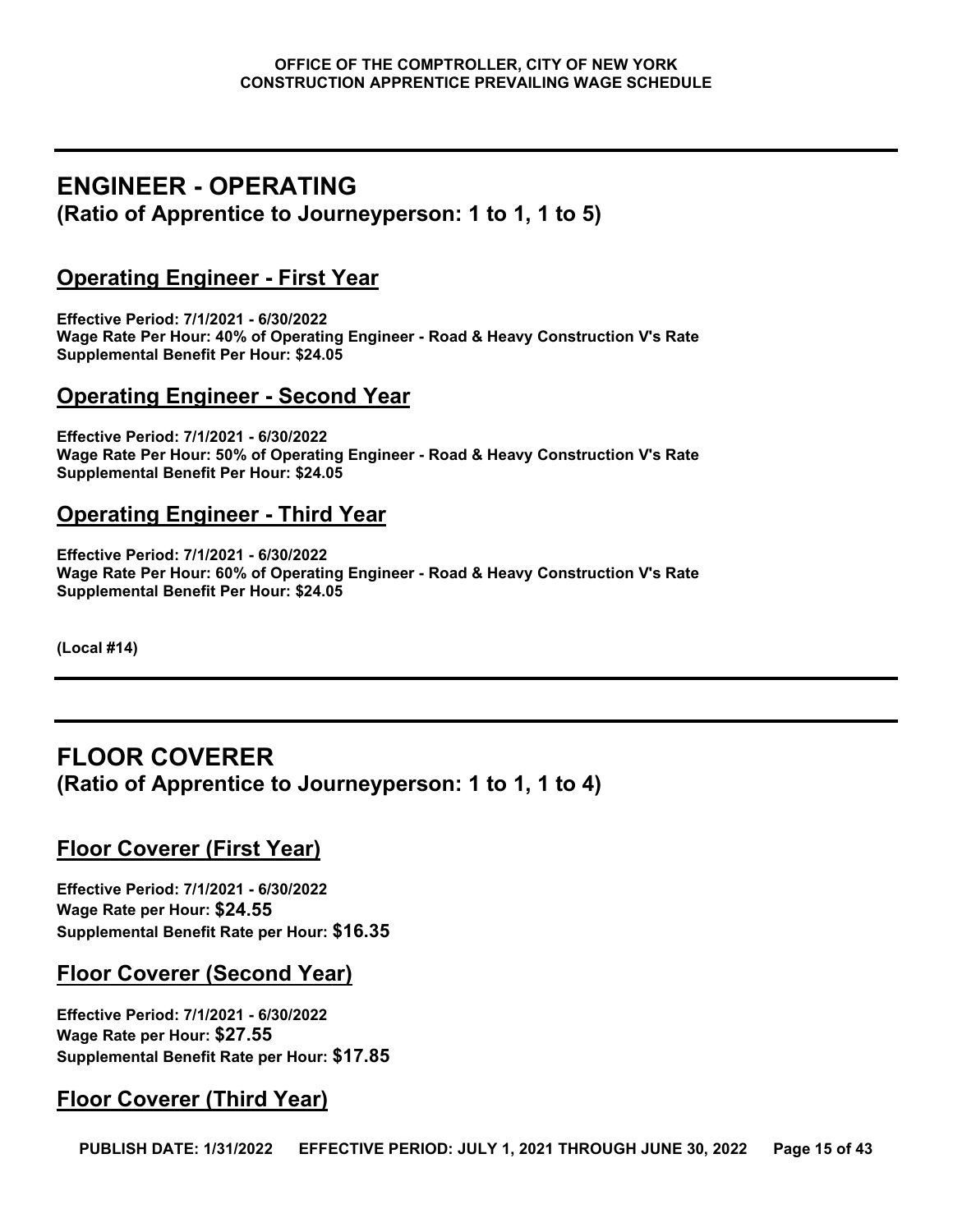**Effective Period: 7/1/2021 - 6/30/2022 Wage Rate per Hour: \$31.80 Supplemental Benefit Rate per Hour: \$21.45**

# **Floor Coverer (Fourth Year)**

**Effective Period: 7/1/2021 - 6/30/2022 Wage Rate per Hour: \$39.68 Supplemental Benefit Rate per Hour: \$23.45**

**(Carpenters District Council)**

# <span id="page-15-0"></span>**GLAZIER (Ratio of Apprentice to Journeyperson: 1 to 1, 1 to 3)**

# **Glazier (First Year)**

**Effective Period: 7/1/2021 - 6/30/2022 Wage and Supplemental Rate Per Hour: 40% of Journeyperson's rate**

# **Glazier (Second Year)**

**Effective Period: 7/1/2021 - 6/30/2022 Wage and Supplemental Rate Per Hour: 50% of Journeyperson's rate**

# **Glazier (Third Year)**

**Effective Period: 7/1/2021 - 6/30/2022 Wage and Supplemental Rate Per Hour: 60% of Journeyperson's rate**

# **Glazier (Fourth Year)**

**Effective Period: 7/1/2021 - 6/30/2022 Wage and Supplemental Rate Per Hour: 80% of Journeyperson's rate**

**(Local #1281)**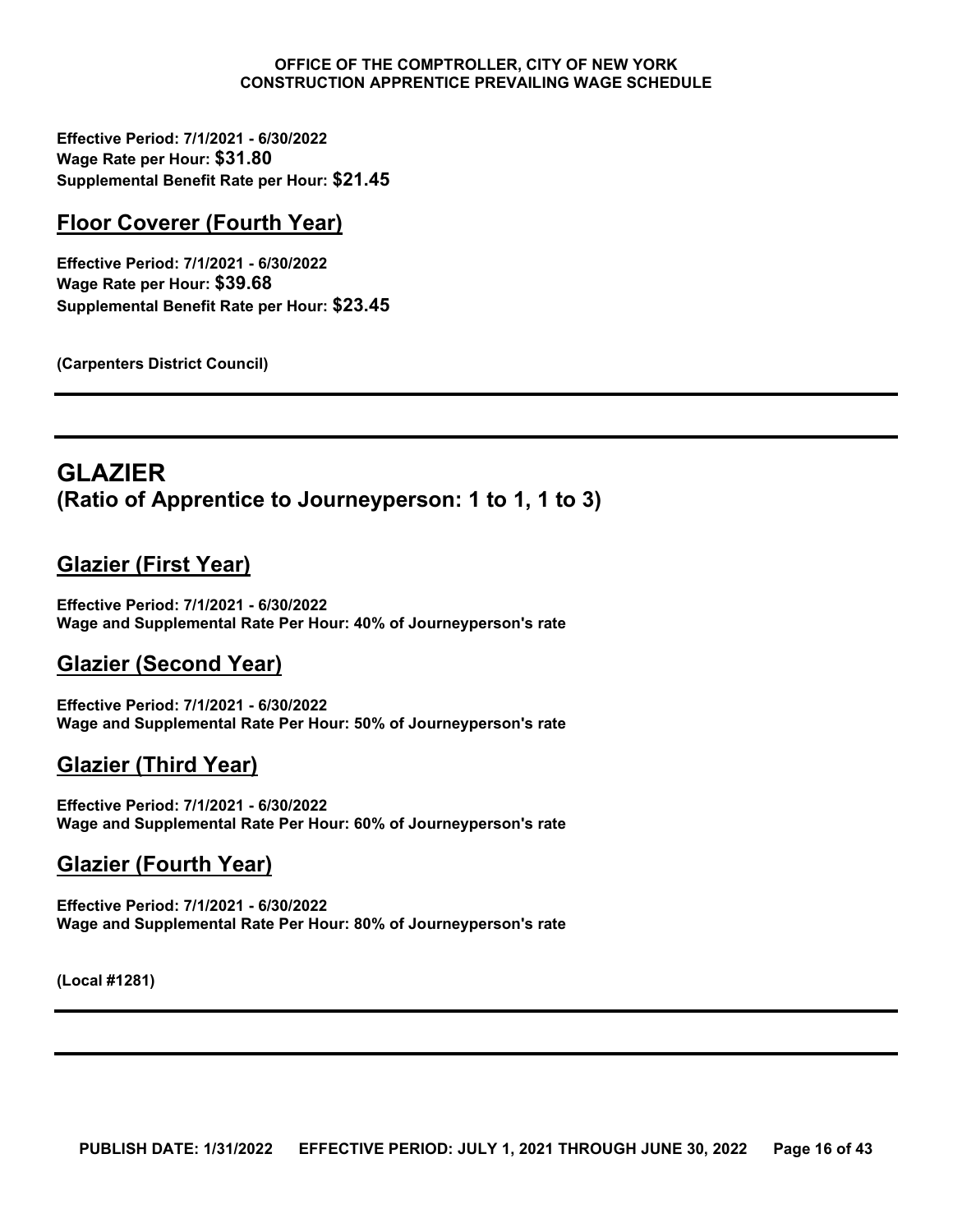# <span id="page-16-0"></span>**HAZARDOUS MATERIAL HANDLER (Ratio of Apprentice Journeyperson: 1 to 1, 1 to 3)**

# **Handler (First 1000 Hours)**

**Effective Period: 7/1/2021 - 1/30/2022 Wage Rate Per Hour: 78% of Journeyperson's rate Supplemental Benefit Rate Per Hour: \$14.25**

**Effective Period: 1/31/2022 - 6/30/2022 Wage Rate Per Hour: \$20.00 of Journeyperson's rate Supplemental Benefit Rate Per Hour: \$14.25**

# **Handler (Second 1000 Hours)**

**Effective Period: 7/1/2021 - 1/30/2022 Wage Rate Per Hour: 80% of Journeyperson's rate Supplemental Benefit Rate Per Hour: \$14.25**

**Effective Period: 1/31/2022 - 6/30/2022 Wage Rate Per Hour: \$21.00 of Journeyperson's rate Supplemental Benefit Rate Per Hour: \$14.25**

# **Handler (Third 1000 Hours)**

**Effective Period: 7/1/2021 - 1/30/2022 Wage Rate Per Hour: 83% of Journeyperson's rate Supplemental Benefit Rate Per Hour: \$14.25**

**Effective Period: 1/31/2022 - 6/30/2022 Wage Rate Per Hour: \$24.00 of Journeyperson's rate Supplemental Benefit Rate Per Hour: \$14.25**

# **Handler (Fourth 1000 Hours)**

**Effective Period: 7/1/2021 - 1/30/2022 Wage Rate Per Hour: 89% of Journeyperson's rate Supplemental Benefit Rate Per Hour: \$14.25**

**Effective Period: 1/31/2022 - 6/30/2022 Wage Rate Per Hour: \$26.00 of Journeyperson's rate Supplemental Benefit Rate Per Hour: \$14.25**

**(Local #78)**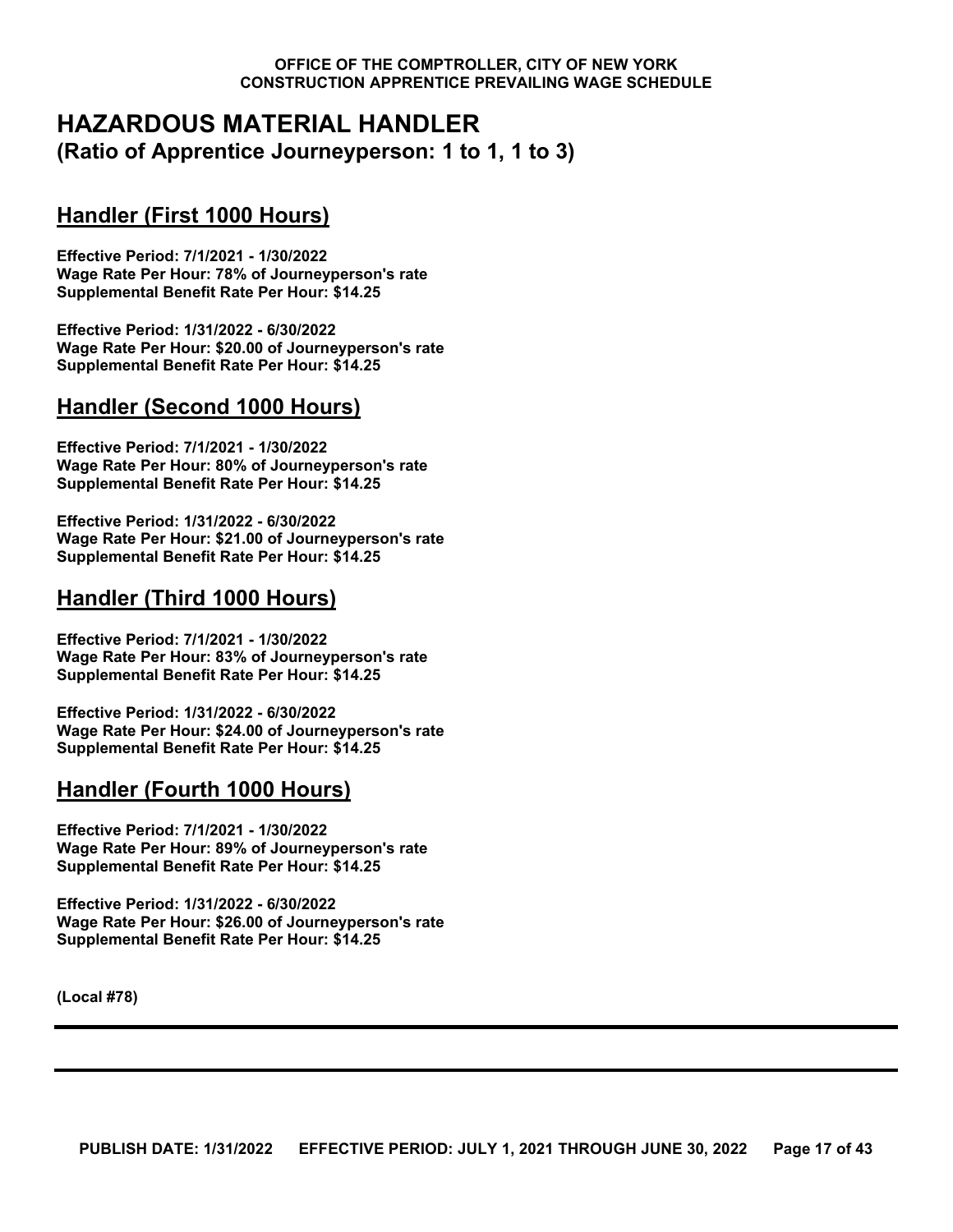# <span id="page-17-0"></span>**HEAT & FROST INSULATOR (Ratio of Apprentice to Journeyperson: 1 to 1, 1 to 3)**

# **Heat & Frost Insulator (First Year)**

**Effective Period: 7/1/2021 - 6/30/2022 Wage and Supplemental Rate Per Hour: 40% of Journeyperson's rate**

# **Heat & Frost Insulator (Second Year)**

**Effective Period: 7/1/2021 - 6/30/2022 Wage and Supplemental Rate Per Hour: 50% of Journeyperson's rate**

# **Heat & Frost Insulator (Third Year)**

**Effective Period: 7/1/2021 - 6/30/2022 Wage and Supplemental Rate Per Hour: 60% of Journeyperson's rate**

# **Heat & Frost Insulator (Fourth Year)**

**Effective Period: 7/1/2021 - 6/30/2022 Wage and Supplemental Rate Per Hour: 70% of Journeyperson's rate**

**(Local #12)**

# <span id="page-17-1"></span>**HOUSE WRECKER (TOTAL DEMOLITION) (Ratio of Apprentice to Journeyperson: 1 to 1, 1 to 3)**

# **House Wrecker - First Year**

**Effective Period: 7/1/2021 - 1/30/2022 Wage Rate per Hour: \$20.20 Supplemental Benefit Rate per Hour: \$10.07**

**Effective Period: 1/31/2022 - 6/30/2022 Wage Rate per Hour: \$20.80 Supplemental Benefit Rate per Hour: \$10.67**

# **House Wrecker - Second Year**

**Effective Period: 7/1/2021 - 1/30/2022**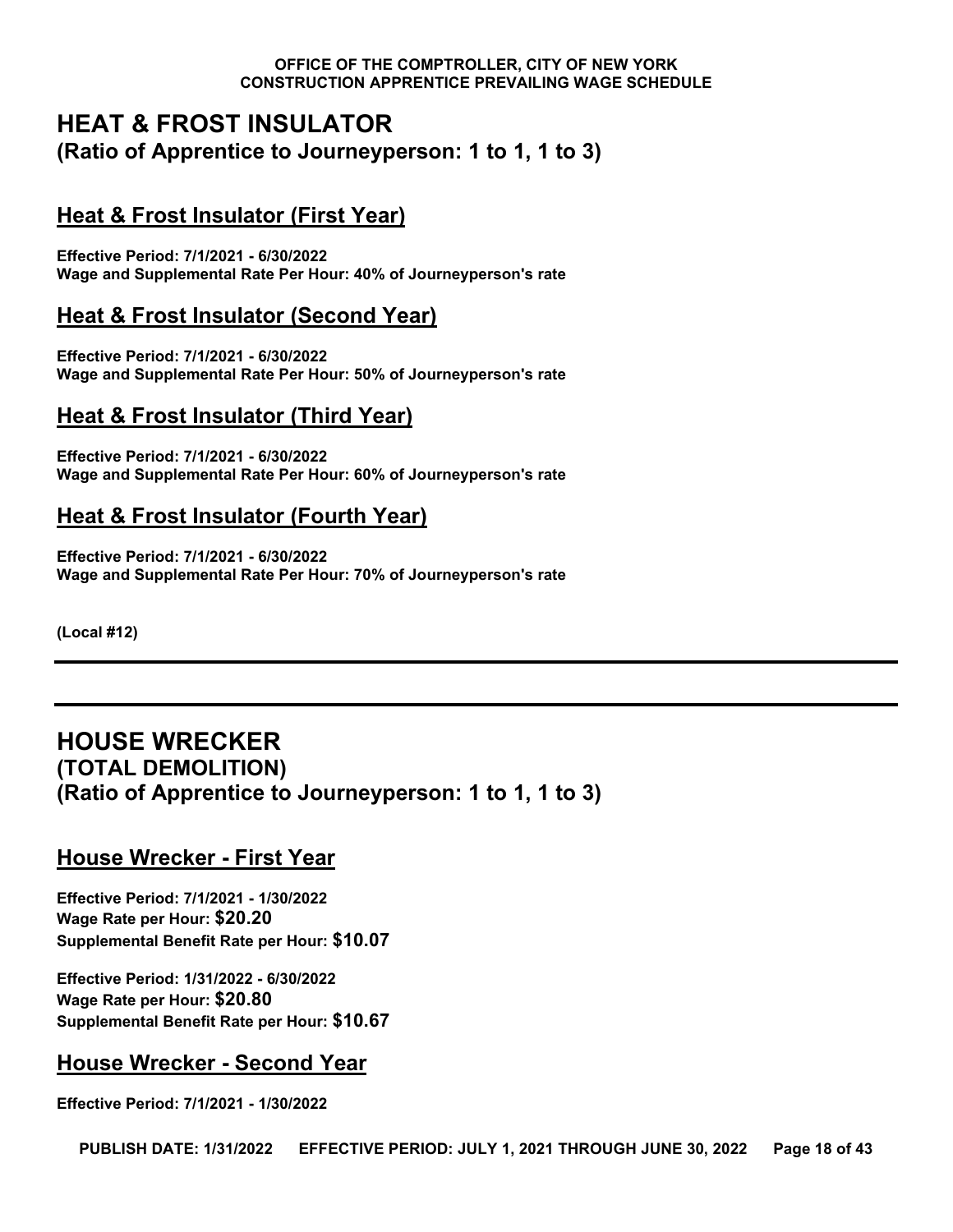**Wage Rate per Hour: \$22.15 Supplemental Benefit Rate per Hour: \$10.07**

**Effective Period: 1/31/2022 - 6/30/2022 Wage Rate per Hour: \$22.75 Supplemental Benefit Rate per Hour: \$10.67**

# **House Wrecker - Third Year**

**Effective Period: 7/1/2021 - 1/30/2022 Wage Rate per Hour: \$23.65 Supplemental Benefit Rate per Hour: \$10.07**

**Effective Period: 1/31/2022 - 6/30/2022 Wage Rate per Hour: \$24.25 Supplemental Benefit Rate per Hour: \$10.67**

# **House Wrecker - Fourth Year**

**Effective Period: 7/1/2021 - 1/30/2022 Wage Rate per Hour: \$26.15 Supplemental Benefit Rate per Hour: \$10.07**

**Effective Period: 1/31/2022 - 6/30/2022 Wage Rate per Hour: \$26.75 Supplemental Benefit Rate per Hour: \$10.67**

**(Mason Tenders District Council)**

# <span id="page-18-0"></span>**IRON WORKER - ORNAMENTAL (Ratio of Apprentice to Journeyperson: 1 to 1, 1 to 4)**

# **Iron Worker (Ornamental) - First Year**

**Effective Period: 7/1/2021 - 1/30/2022 Wage Rate per Hour: \$20.63 Supplemental Benefit Rate per Hour: \$17.61**

**Effective Period: 1/31/2022 - 6/30/2022 Wage Rate per Hour: \$21.13 Supplemental Benefit Rate per Hour: \$17.61**

# **Iron Worker (Ornamental) - Second Year**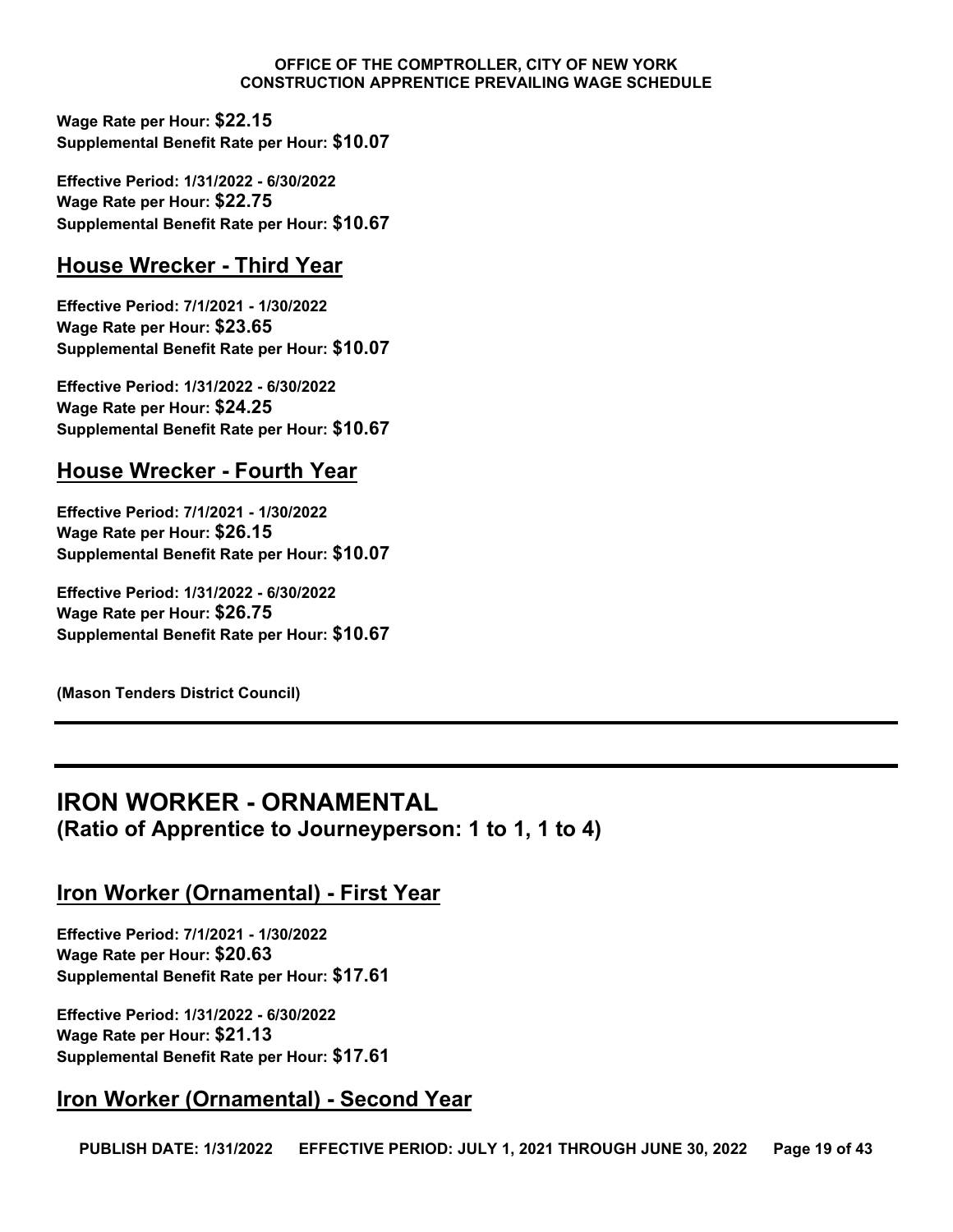**Effective Period: 7/1/2021 - 1/30/2022 Wage Rate per Hour: \$24.22 Supplemental Benefit Rate per Hour: \$18.86**

**Effective Period: 1/31/2022 - 6/30/2022 Wage Rate per Hour: \$24.77 Supplemental Benefit Rate per Hour: \$18.86**

#### **Iron Worker (Ornamental) - Third Year**

**Effective Period: 7/1/2021 - 1/30/2022 Wage Rate per Hour: \$27.80 Supplemental Benefit Rate per Hour: \$20.12**

**Effective Period: 1/31/2022 - 6/30/2022 Wage Rate per Hour: \$28.40 Supplemental Benefit Rate per Hour: \$20.12**

#### **Iron Worker (Ornamental) - Fourth Year**

**Effective Period: 7/1/2021 - 1/30/2022 Wage Rate per Hour: \$31.38 Supplemental Benefit Rate per Hour: \$21.38**

**Effective Period: 1/31/2022 - 6/30/2022 Wage Rate per Hour: \$32.06 Supplemental Benefit Rate per Hour: \$21.38**

**(Local #580)**

# <span id="page-19-0"></span>**IRON WORKER - STRUCTURAL (Ratio of Apprentice to Journeyperson: 1 to 1, 1 to 6)**

# **Iron Worker (Structural) - 1st Six Months**

**Effective Period: 7/1/2021 - 1/30/2022 Wage Rate per Hour: \$28.21 Supplemental Benefit Rate per Hour: \$57.12**

**Effective Period: 1/31/2022 - 6/30/2022 Wage Rate per Hour: \$28.59 Supplemental Benefit Rate per Hour: \$57.87**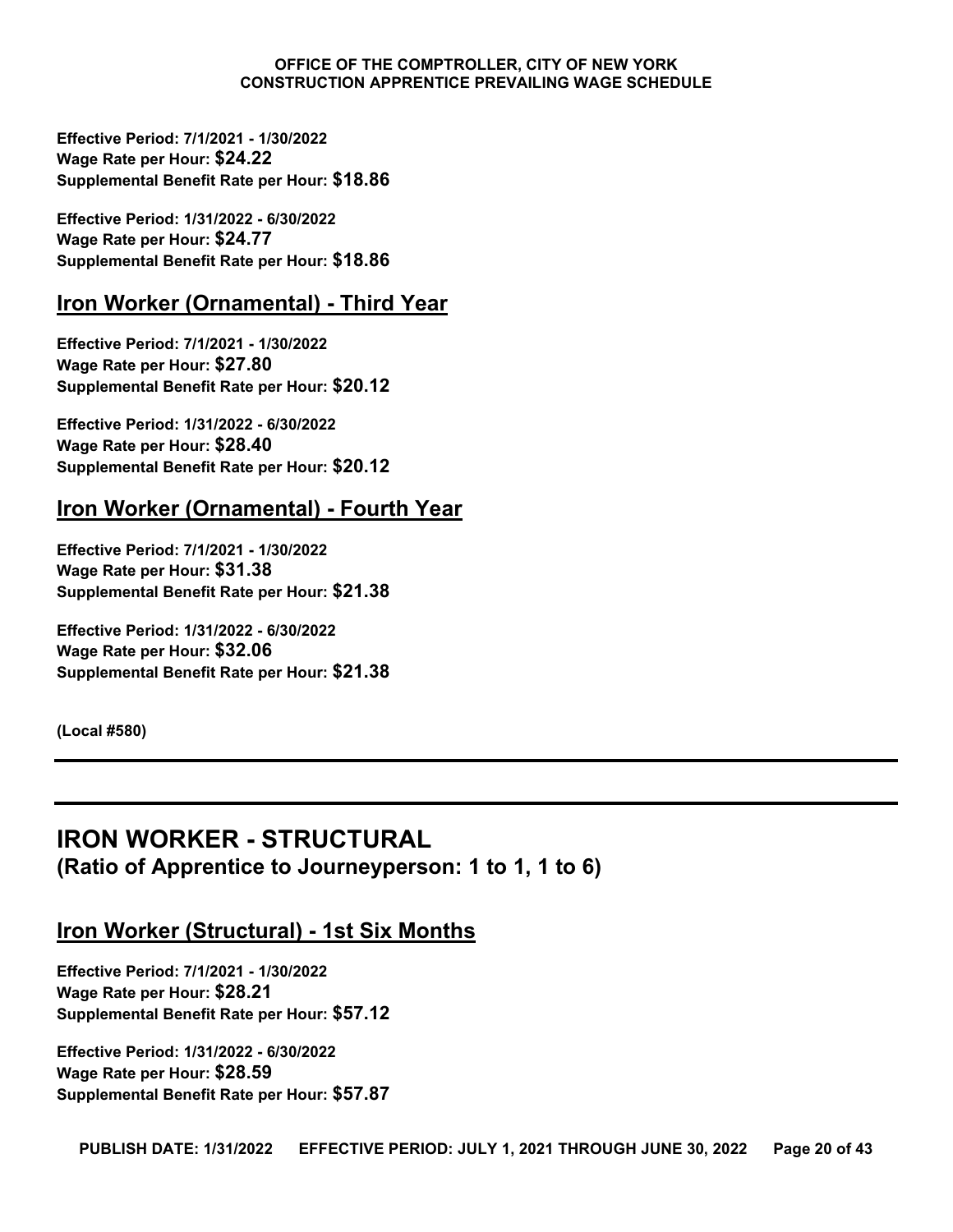# **Iron Worker (Structural) - 7- 18 Months**

**Effective Period: 7/1/2021 - 1/30/2022 Wage Rate per Hour: \$28.81 Supplemental Benefit Rate per Hour: \$57.12**

**Effective Period: 1/31/2022 - 6/30/2022 Wage Rate per Hour: \$29.19 Supplemental Benefit Rate per Hour: \$57.87**

#### **Iron Worker (Structural) - 19 - 36 months**

**Effective Period: 7/1/2021 - 1/30/2022 Wage Rate per Hour: \$29.42 Supplemental Benefit Rate per Hour: \$57.12**

**Effective Period: 1/31/2022 - 6/30/2022 Wage Rate per Hour: \$29.80 Supplemental Benefit Rate per Hour: \$57.87**

**(Local #40 and #361)**

# <span id="page-20-0"></span>**LABORER (FOUNDATION, CONCRETE, EXCAVATING, STREET PIPE LAYER & COMMON)**

**(Ratio Apprentice to Journeyperson: 1 to 1, 1 to 3)**

# **Laborer (Foundation, Concrete, Excavating, Street Pipe Layer & Common) - First 1000 hours**

**Effective Period: 7/1/2021 - 6/30/2022 Wage Rate Per Hour: 50% of Journeyperson's rate Supplemental Rate Per Hour: \$48.63**

# **Laborer (Foundation, Concrete, Excavating, Street Pipe Layer & Common) - Second 1000 hours**

**Effective Period: 7/1/2021 - 6/30/2022 Wage Rate Per Hour: 60% of Journeyperson's rate Supplemental Rate Per Hour: \$48.63**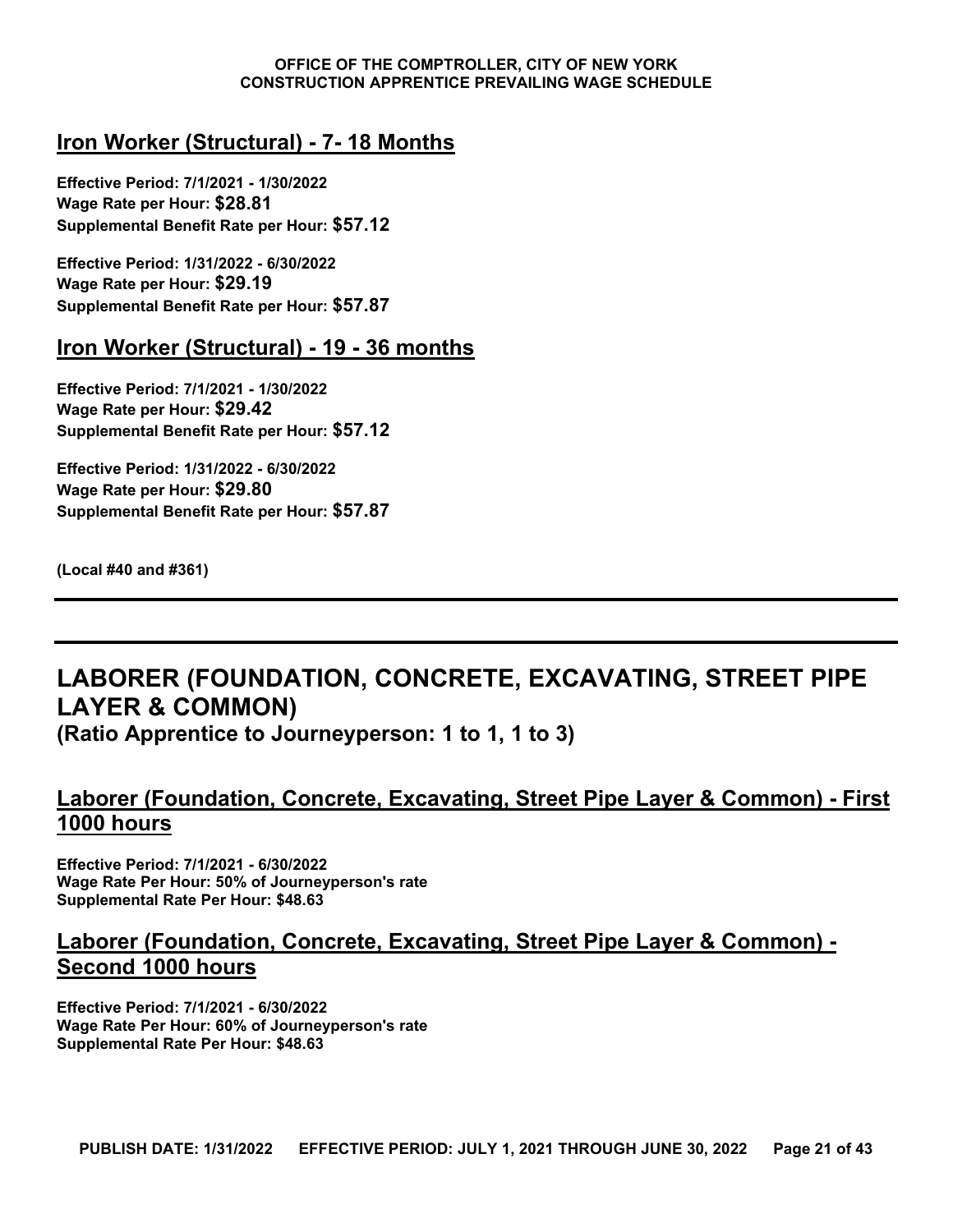# **Laborer (Foundation, Concrete, Excavating, Street Pipe Layer & Common) - Third 1000 hours**

**Effective Period: 7/1/2021 - 6/30/2022 Wage Rate Per Hour: 75% of Journeyperson's rate Supplemental Rate Per Hour: \$48.63**

# **Laborer (Foundation, Concrete, Excavating, Street Pipe Layer & Common) - Fourth 1000 hours**

**Effective Period: 7/1/2021 - 6/30/2022 Wage Rate Per Hour: 90% of Journeyperson's rate Supplemental Rate Per Hour: \$48.63**

**(Local #731)**

# <span id="page-21-0"></span>**MARBLE MECHANICS (Ratio of Apprentice to Journeyperson: 1 to 1, 1 to 4)**

# **Cutters & Setters - First 750 Hours**

**Effective Period: 7/1/2021 - 6/30/2022 Wage and Supplemental Rate Per Hour: 40% of Journeyperson's rate**

**NO BENEFITS PAID DURING THE FIRST TWO MONTHS (PROBATIONARY PERIOD)**

# **Cutters & Setters - Second 750 Hours**

**Effective Period: 7/1/2021 - 6/30/2022 Wage and Supplemental Rate Per Hour: 45% of Journeyperson's rate**

# **Cutters & Setters - Third 750 Hours**

**Effective Period: 7/1/2021 - 6/30/2022 Wage and Supplemental Rate Per Hour: 50% of Journeyperson's rate**

# **Cutters & Setters - Fourth 750 Hours**

**Effective Period: 7/1/2021 - 6/30/2022 Wage and Supplemental Rate Per Hour: 55% of Journeyperson's rate**

# **Cutters & Setters - Fifth 750 Hours**

**Effective Period: 7/1/2021 - 6/30/2022**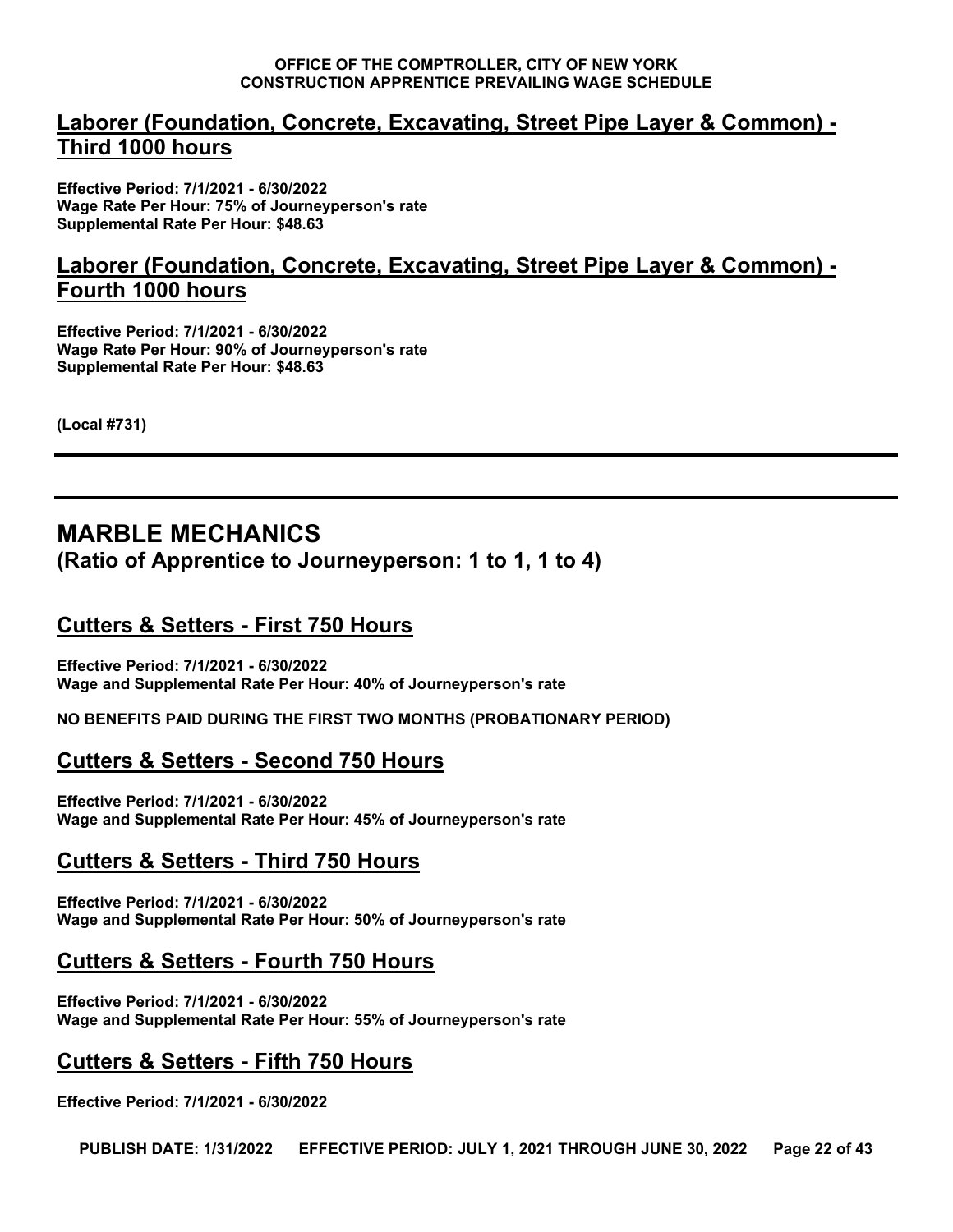**Wage and Supplemental Rate Per Hour: 60% of Journeyperson's rate**

# **Cutters & Setters - Sixth 750 Hours**

**Effective Period: 7/1/2021 - 6/30/2022 Wage and Supplemental Rate Per Hour: 65% of Journeyperson's rate**

#### **Cutters & Setters - Seventh 750 Hours**

**Effective Period: 7/1/2021 - 6/30/2022 Wage and Supplemental Rate Per Hour: 70% of Journeyperson's rate**

#### **Cutters & Setters - Eighth 750 Hours**

**Effective Period: 7/1/2021 - 6/30/2022 Wage and Supplemental Rate Per Hour: 75% of Journeyperson's rate**

#### **Cutters & Setters - Ninth 750 Hours**

**Effective Period: 7/1/2021 - 6/30/2022 Wage and Supplemental Rate Per Hour: 85% of Journeyperson's rate**

#### **Cutters & Setters - Tenth 750 Hours**

**Effective Period: 7/1/2021 - 6/30/2022 Wage and Supplemental Rate Per Hour: 95% of Journeyperson's rate**

# **Polishers & Finishers - First 900 Hours**

**Effective Period: 7/1/2021 - 6/30/2022 Wage and Supplemental Rate Per Hour: 70% of Journeyperson's rate**

**NO BENEFITS PAID DURING THE FIRST TWO MONTHS (PROBATIONARY PERIOD)**

#### **Polishers & Finishers - Second 900 Hours**

**Effective Period: 7/1/2021 - 6/30/2022 Wage and Supplemental Rate Per Hour: 80% of Journeyperson's rate**

#### **Polishers & Finishers - Third 900 Hours**

**Effective Period: 7/1/2021 - 6/30/2022 Wage and Supplemental Rate Per Hour: 90% of Journeyperson's rate**

**(Local #7)**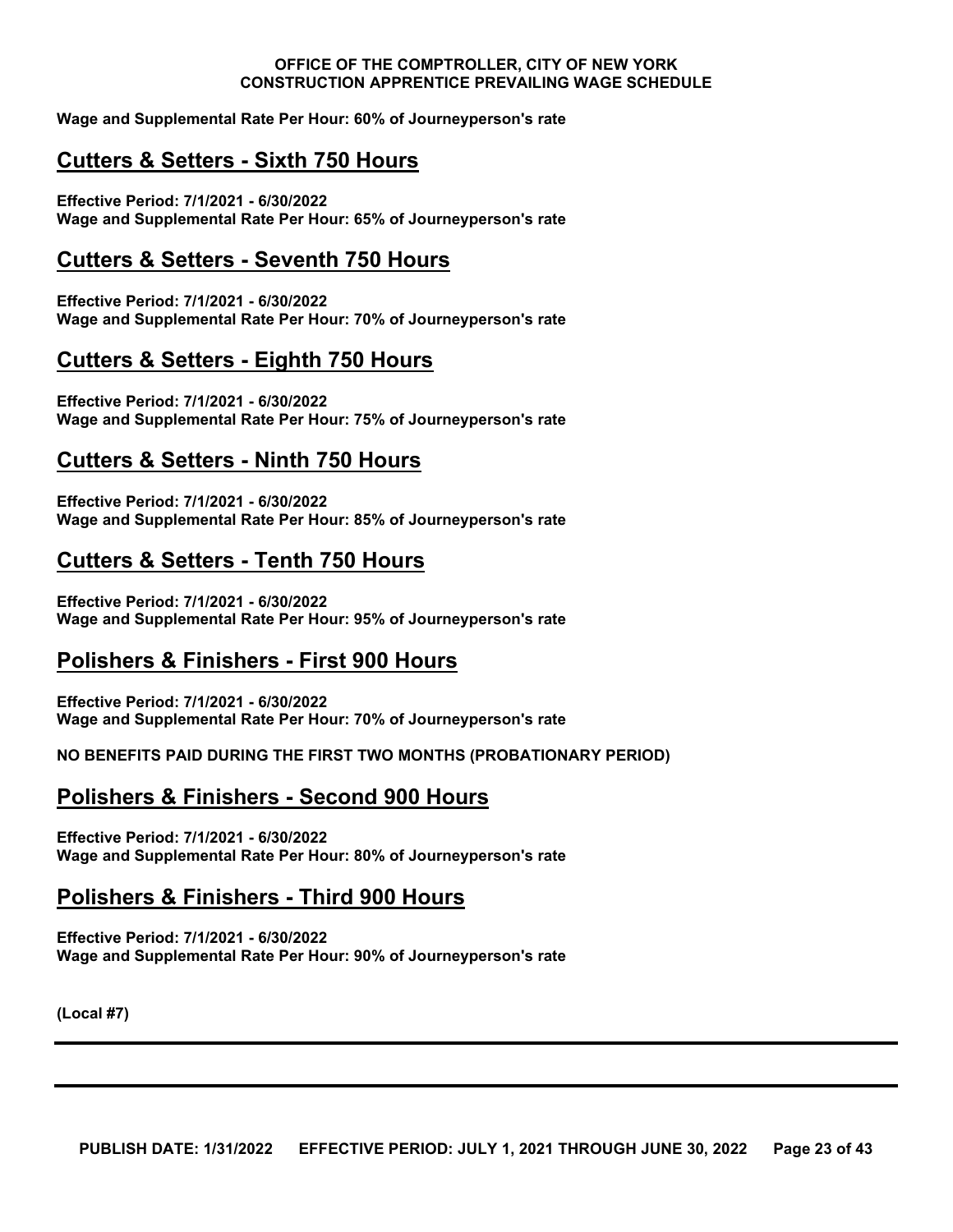# <span id="page-23-0"></span>**MASON TENDER (Ratio of Apprentice to Journeyperson: 1 to 1, 1 to 3)**

# **Mason Tender - First Year**

**Effective Period: 7/1/2021 - 1/30/2022 Wage Rate per Hour: \$20.20 Supplemental Benefit Rate per Hour: \$10.07**

**Effective Period: 1/31/2022 - 6/30/2022 Wage Rate per Hour: \$20.95 Supplemental Benefit Rate per Hour: \$10.82**

# **Mason Tender - Second Year**

**Effective Period: 7/1/2021 - 1/30/2022 Wage Rate per Hour: \$22.15 Supplemental Benefit Rate per Hour: \$10.07**

**Effective Period: 1/31/2022 - 6/30/2022 Wage Rate per Hour: \$22.90 Supplemental Benefit Rate per Hour: \$10.82**

# **Mason Tender - Third Year**

**Effective Period: 7/1/2021 - 1/30/2022 Wage Rate per Hour: \$23.65 Supplemental Benefit Rate per Hour: \$10.07**

**Effective Period: 1/31/2022 - 6/30/2022 Wage Rate per Hour: \$24.40 Supplemental Benefit Rate per Hour: \$10.82**

# **Mason Tender - Fourth Year**

**Effective Period: 7/1/2021 - 1/30/2022 Wage Rate per Hour: \$26.15 Supplemental Benefit Rate per Hour: \$10.07**

**Effective Period: 1/31/2022 - 6/30/2022 Wage Rate per Hour: \$26.90 Supplemental Benefit Rate per Hour: \$10.82**

**(Local #79)**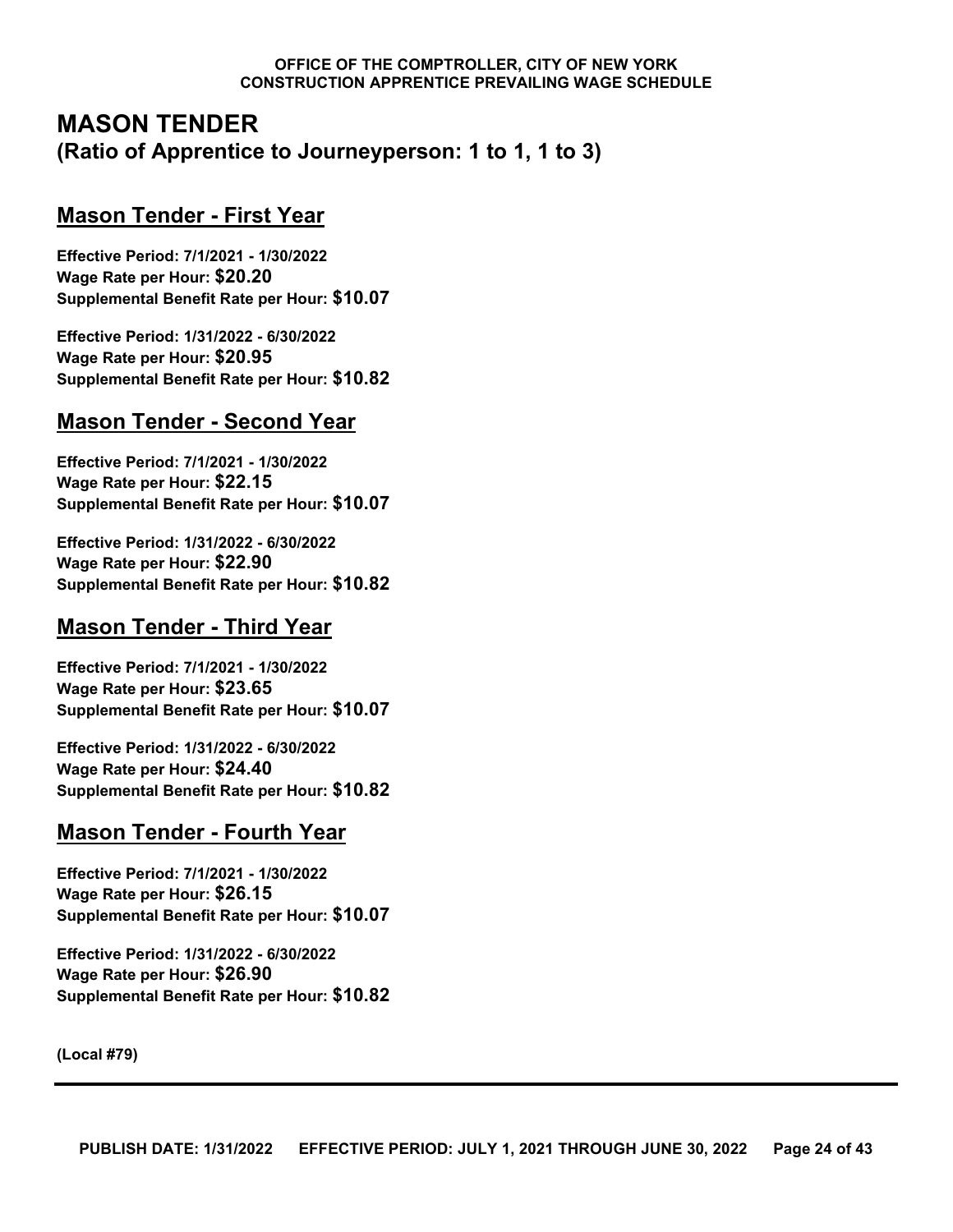# <span id="page-24-0"></span>**METALLIC LATHER (Ratio of Apprentice to Journeyperson: 1 to 1, 1 to 3)**

# **Metallic Lather (First Year)**

**Effective Period: 7/1/2021 - 6/30/2022 Wage Rate per Hour: \$21.00 Supplemental Benefit Rate per Hour: \$17.87**

# **Metallic Lather (Second Year)**

**Effective Period: 7/1/2021 - 6/30/2022 Wage Rate per Hour: \$22.00 Supplemental Benefit Rate per Hour: \$16.87**

# **Metallic Lather (Third Year)**

**Effective Period: 7/1/2021 - 6/30/2022 Wage Rate per Hour: \$33.10 Supplemental Benefit Rate per Hour: \$21.32**

# **Metallic Lather (Fourth Year)**

**Effective Period: 7/1/2021 - 6/30/2022 Wage Rate per Hour: \$35.60 Supplemental Benefit Rate per Hour: \$21.82**

**(Local #46)**

# <span id="page-24-1"></span>**MILLWRIGHT (Ratio of Apprentice to Journeyperson: 1 to 1, 1 to 4)**

# **Millwright (First Year)**

**Effective Period: 7/1/2021 - 6/30/2022 Wage Rate per Hour: \$30.74 Supplemental Benefit Rate per Hour: \$35.19**

# **Millwright (Second Year)**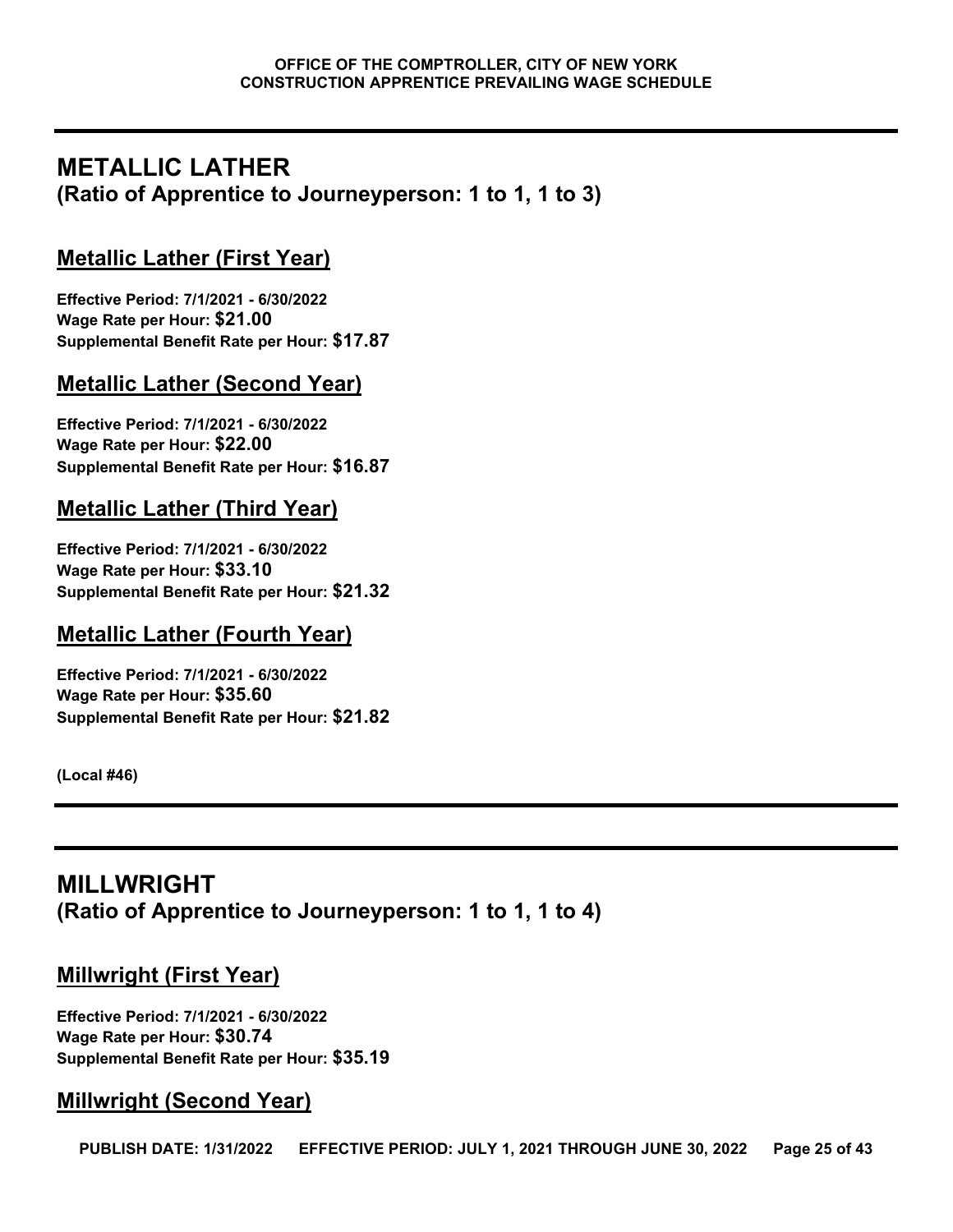**Effective Period: 7/1/2021 - 6/30/2022 Wage Rate per Hour: \$36.19 Supplemental Benefit Rate per Hour: \$38.89**

# **Millwright (Third Year)**

**Effective Period: 7/1/2021 - 6/30/2022 Wage Rate per Hour: \$41.64 Supplemental Benefit Rate per Hour: \$43.24**

# **Millwright (Fourth Year)**

**Effective Period: 7/1/2021 - 6/30/2022 Wage Rate per Hour: \$52.54 Supplemental Benefit Rate per Hour: \$50.00**

**(Local #740)**

# <span id="page-25-0"></span>**PAINTER (Ratio of Apprentice to Journeyperson: 1 to 1, 1 to 3)**

# **Painter - Brush & Roller - First Year**

**Effective Period: 7/1/2021 - 6/30/2022 Wage Rate per Hour: \$17.20 Supplemental Benefit Rate per Hour: \$16.67**

# **Painter - Brush & Roller - Second Year**

**Effective Period: 7/1/2021 - 6/30/2022 Wage Rate per Hour: \$21.50 Supplemental Benefit Rate per Hour: \$21.44**

# **Painter - Brush & Roller - Third Year**

**Effective Period: 7/1/2021 - 6/30/2022 Wage Rate per Hour: \$25.80 Supplemental Benefit Rate per Hour: \$25.27**

# **Painter - Brush & Roller - Fourth Year**

**Effective Period: 7/1/2021 - 6/30/2022**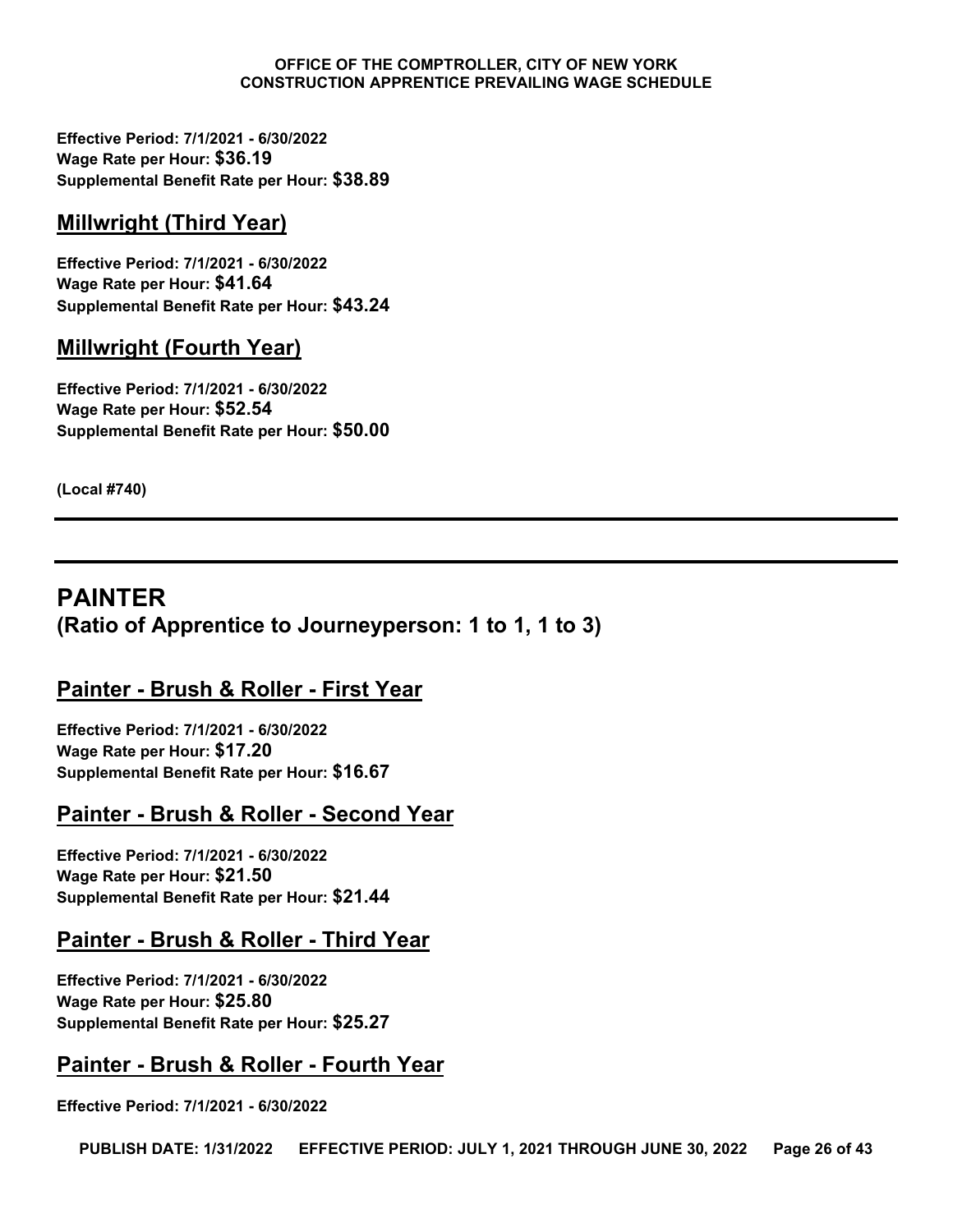**Wage Rate per Hour: \$34.40 Supplemental Benefit Rate per Hour: \$32.51**

**(District Council of Painters)**

# <span id="page-26-0"></span>**PAINTER - LINE STRIPING (ROADWAY) (Ratio of Apprentice to Journeyperson: 1 to 1, 1 to 3)**

# **Painter - Line Striping (Roadway) - First Year (Minimum 1000 hours)**

**Effective Period: 1/31/2022 - 6/30/2022 Wage Rate per Hour: \$29.86 Supplemental Benefit Rate per Hour: \$14.37**

#### **Painter - Line Striping (Roadway) - Second Year (Minimum 1000 hours)**

**Effective Period: 1/31/2022 - 6/30/2022 Wage Rate per Hour: \$31.50 Supplemental Benefit Rate per Hour: \$14.37**

**(Local #1010)**

# <span id="page-26-1"></span>**PAINTER - METAL POLISHER (Ratio of Apprentice to Journeyperson: 1 to 1, 1 to 3)**

# **Metal Polisher (First Year)**

**Effective Period: 7/1/2021 - 6/30/2022 Wage Rate per Hour: \$16.00 Supplemental Benefit Rate per Hour: \$7.36 New Construction - Wage Rate Per Hour: \$16.39 Scaffold Over 34 Feet - Wage Rate Per Hour: \$18.50**

#### **Metal Polisher (Second Year)**

**Effective Period: 7/1/2021 - 6/30/2022 Wage Rate per Hour: \$17.00**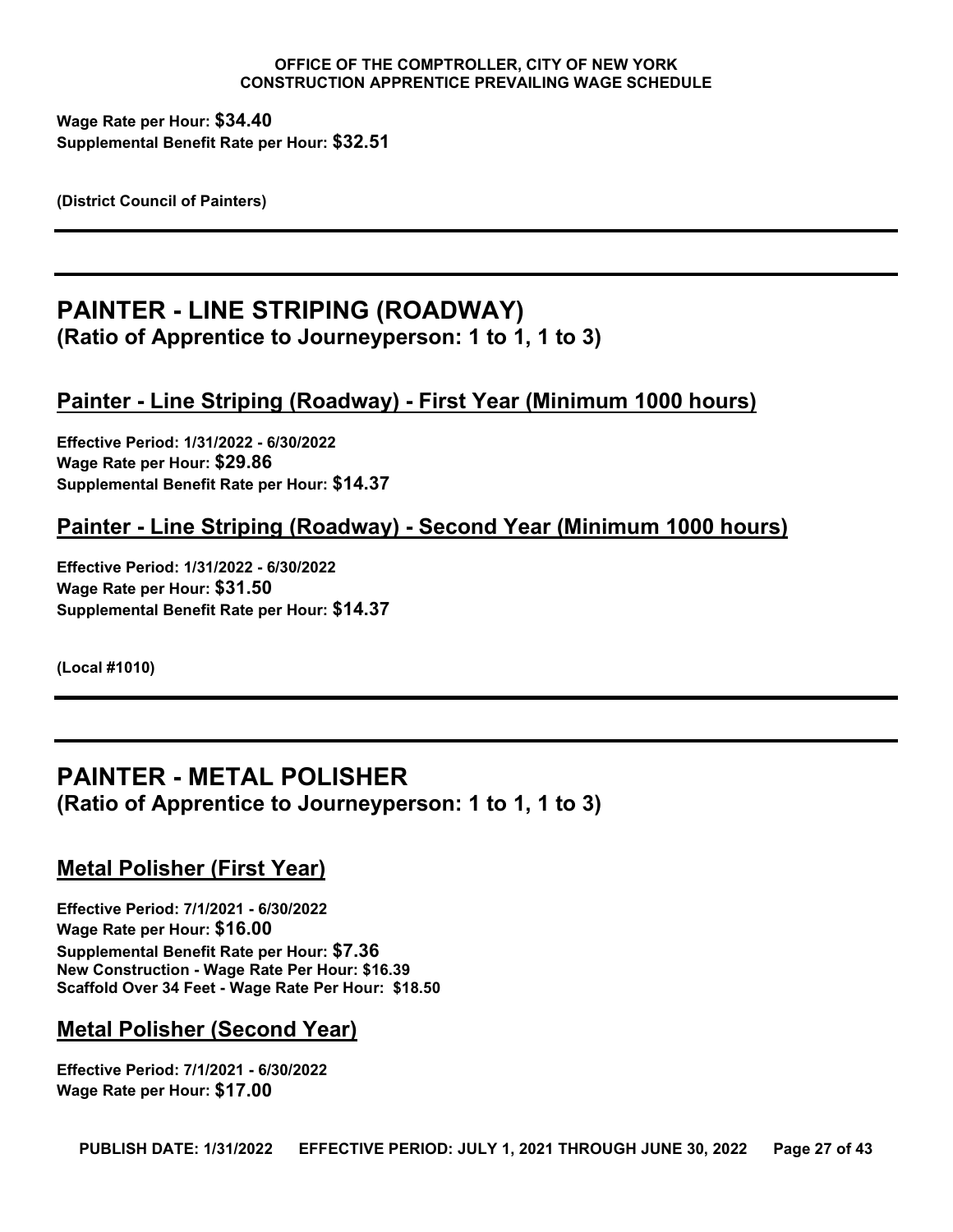**Supplemental Benefit Rate per Hour: \$7.36 New Construction - Wage Rate Per Hour: \$17.44 Scaffold Over 34 Feet - Wage Rate Per Hour: \$19.50**

# **Metal Polisher (Third Year)**

**Effective Period: 7/1/2021 - 6/30/2022 Wage Rate per Hour: \$18.00 Supplemental Benefit Rate per Hour: \$7.36 New Construction - Wage Rate Per Hour: \$18.54 Scaffold Over 34 Feet - Wage Rate Per Hour: \$20.50**

**(Local 8A-28)**

# <span id="page-27-0"></span>**PAINTER - STRUCTURAL STEEL (Ratio of Apprentice to Journeyperson: 1 to 1, 1 to 3)**

# **Painters - Structural Steel (First Year)**

**Effective Period: 7/1/2021 - 6/30/2022 Wage and Supplemental Rate Per Hour: 40% of Journeyperson's rate**

# **Painters - Structural Steel (Second Year)**

**Effective Period: 7/1/2021 - 6/30/2022 Wage and Supplemental Rate Per Hour: 60% of Journeyperson's rate**

# **Painters - Structural Steel (Third Year)**

**Effective Period: 7/1/2021 - 6/30/2022 Wage and Supplemental Rate Per Hour: 80% of Journeyperson's rate**

**(Local #806)**

# <span id="page-27-1"></span>**PAVER AND ROADBUILDER (Ratio of Apprentice to Journeyperson: 1 to 1, 1 to 3)**

# **Paver and Roadbuilder - First Year (Minimum 1000 hours)**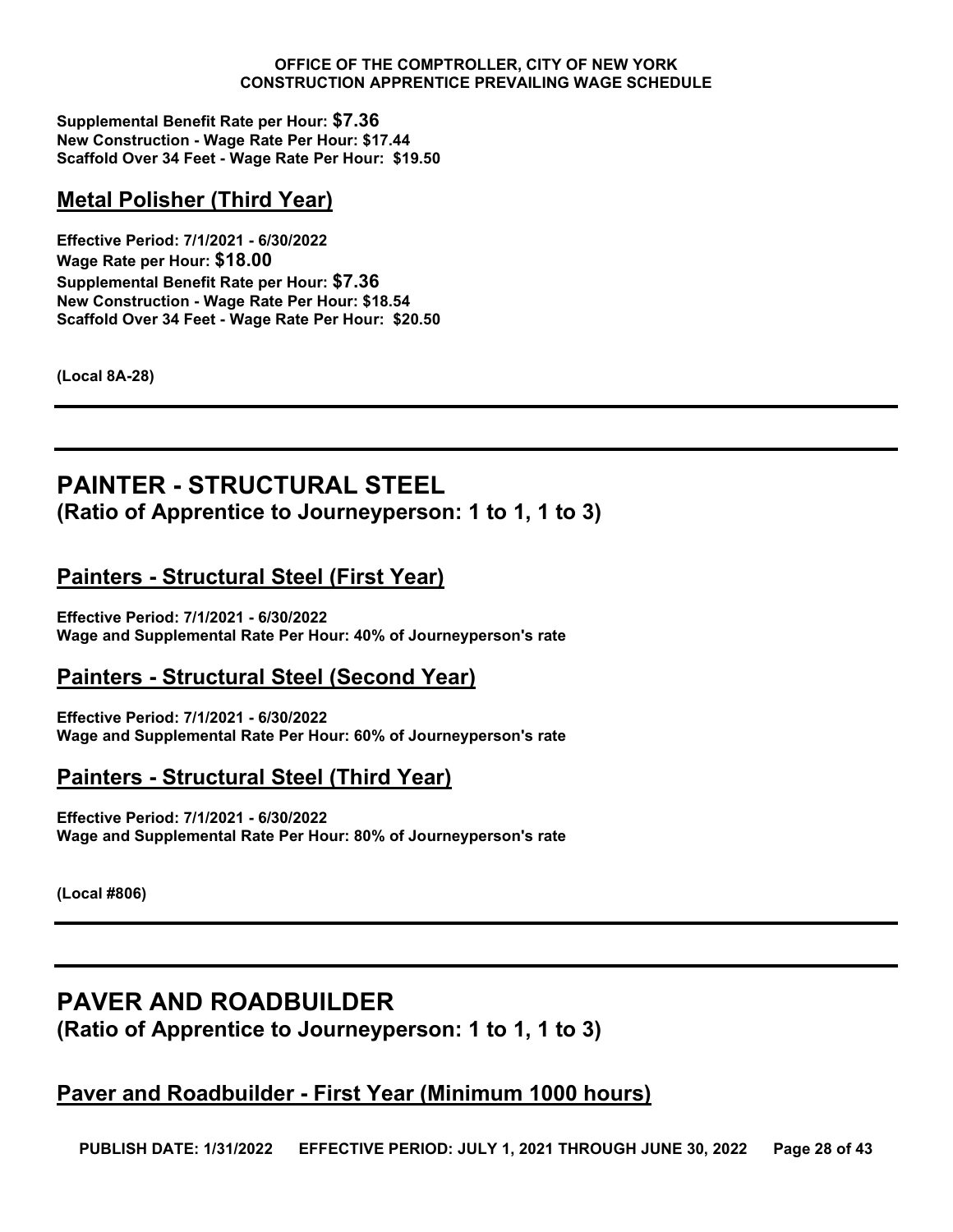**Effective Period: 7/1/2021 - 6/30/2022 Wage Rate per Hour: \$29.86 Supplemental Benefit Rate per Hour: \$23.55**

#### **Paver and Roadbuilder - Second Year (Minimum 1000 hours)**

**Effective Period: 7/1/2021 - 6/30/2022 Wage Rate per Hour: \$31.50 Supplemental Benefit Rate per Hour: \$23.55**

**(Local #1010)**

# <span id="page-28-0"></span>**PLASTERER (Ratio of Apprentice to Journeyperson: 1 to 1, 1 to 3) (Each Term is 800 Hours.)**

#### **Plasterer - First Term**

**Effective Period: 7/1/2021 - 6/30/2022 Wage Rate Per Hour: 55% of Journeyperson's rate Supplemental Rate Per Hour: \$17.48**

#### **Plasterer - Second Term**

**Effective Period: 7/1/2021 - 6/30/2022 Wage Rate Per Hour: 60% of Journeyperson's rate Supplemental Rate Per Hour: \$18.63**

#### **Plasterer - Third Term**

**Effective Period: 7/1/2021 - 6/30/2022 Wage Rate Per Hour: 70% of Journeyperson's rate Supplemental Rate Per Hour: \$20.93**

#### **Plasterer - Fourth Term**

**Effective Period: 7/1/2021 - 6/30/2022 Wage Rate Per Hour: 75% of Journeyperson's rate Supplemental Rate Per Hour: \$22.10**

**(Local #262)**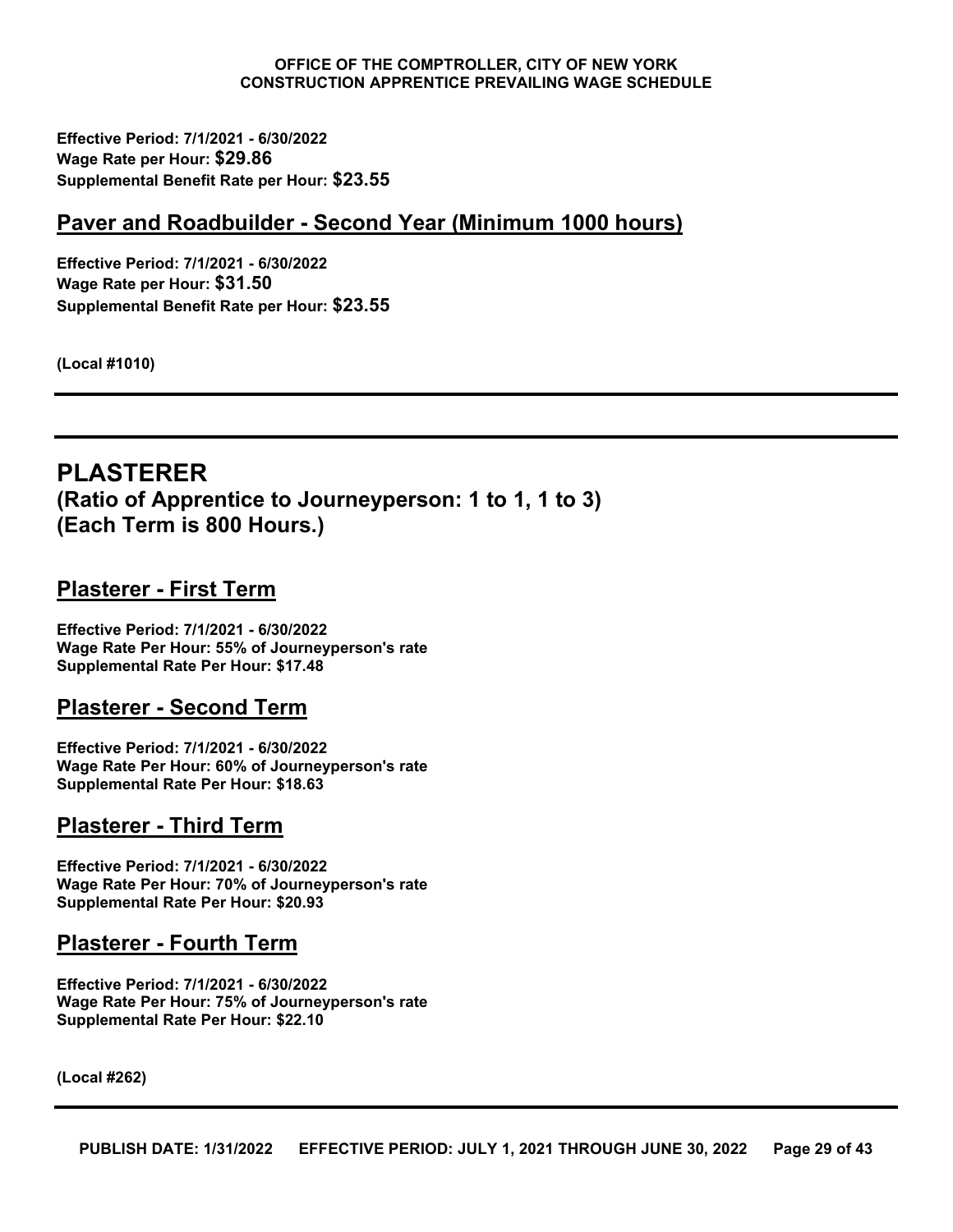# <span id="page-29-0"></span>**PLASTERER - TENDER (Ratio of Apprentice to Journeyperson: 1 to 1, 1 to 3)**

# **Plasterer Tender - First Year**

**Effective Period: 7/1/2021 - 1/30/2022 Wage Rate per Hour: \$20.20 Supplemental Benefit Rate per Hour: \$10.07**

**Effective Period: 1/31/2022 - 6/30/2022 Wage Rate per Hour: \$21.45 Supplemental Benefit Rate per Hour: \$10.32**

# **Plasterer Tender - Second Year**

**Effective Period: 7/1/2021 - 1/30/2022 Wage Rate per Hour: \$22.15 Supplemental Benefit Rate per Hour: \$10.07**

**Effective Period: 1/31/2022 - 6/30/2022 Wage Rate per Hour: \$23.40 Supplemental Benefit Rate per Hour: \$10.32**

# **Plasterer Tender - Third Year**

**Effective Period: 7/1/2021 - 1/30/2022 Wage Rate per Hour: \$23.65 Supplemental Benefit Rate per Hour: \$10.07**

**Effective Period: 1/31/2022 - 6/30/2022 Wage Rate per Hour: \$24.90 Supplemental Benefit Rate per Hour: \$10.32**

# **Plasterer Tender - Fourth Year**

**Effective Period: 7/1/2021 - 1/30/2022 Wage Rate per Hour: \$26.15 Supplemental Benefit Rate per Hour: \$10.07**

**Effective Period: 1/31/2022 - 6/30/2022 Wage Rate per Hour: \$27.40 Supplemental Benefit Rate per Hour: \$10.32**

**(Local #79)**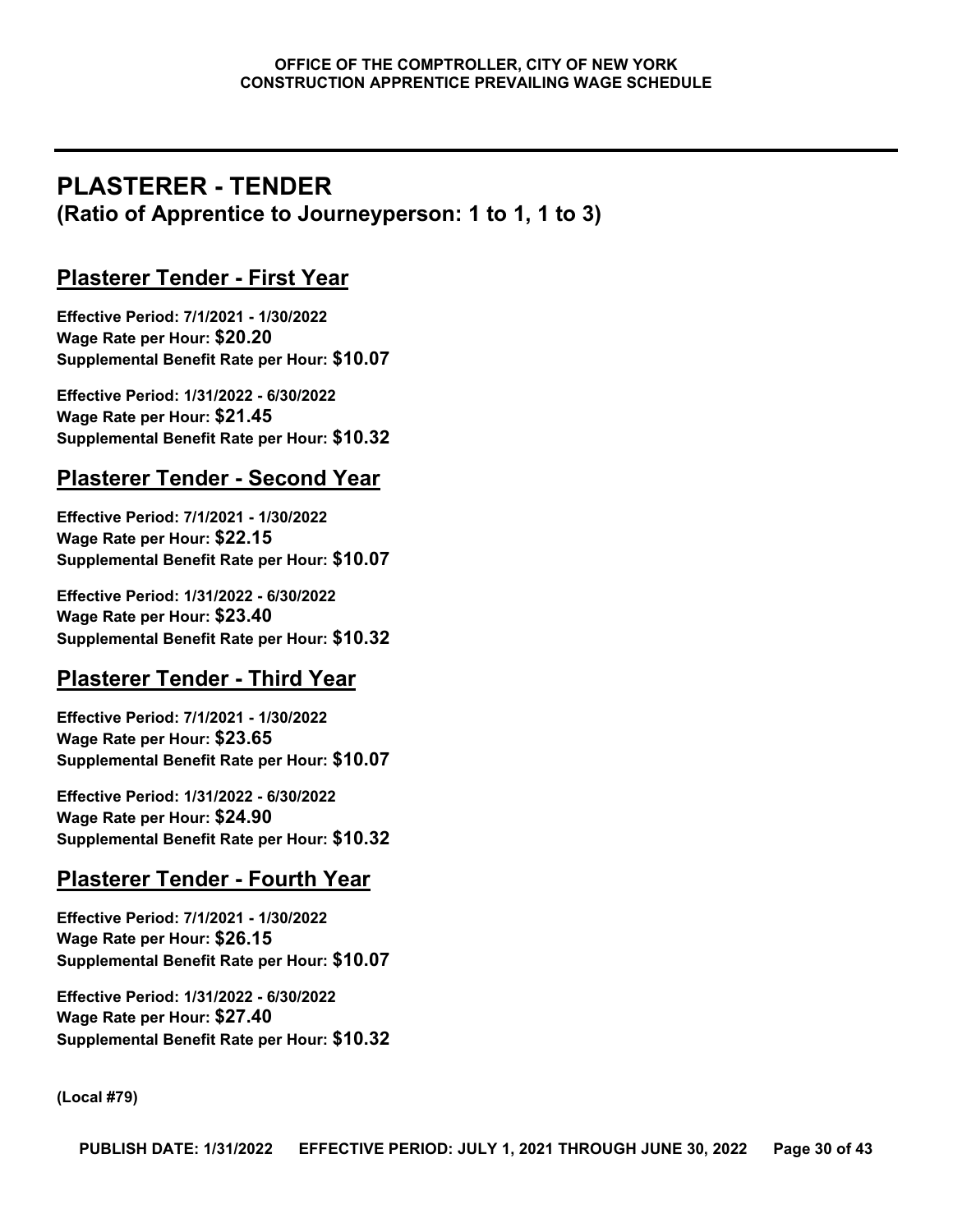# <span id="page-30-0"></span>**PLUMBER (Ratio of Apprentice to Journeyperson: 1 to 1, 1 to 3)**

# **Plumber - First Year: 1st Six Months**

**Effective Period: 7/1/2021 - 6/30/2022 Wage Rate per Hour: \$16.78 Supplemental Benefit Rate per Hour: \$5.43**

# **Plumber - First Year: 2nd Six Months**

**Effective Period: 7/1/2021 - 6/30/2022 Wage Rate per Hour: \$19.78 Supplemental Benefit Rate per Hour: \$6.43**

# **Plumber - Second Year**

**Effective Period: 7/1/2021 - 6/30/2022 Wage Rate per Hour: \$28.36 Supplemental Benefit Rate per Hour: \$21.19**

# **Plumber - Third Year**

**Effective Period: 7/1/2021 - 6/30/2022 Wage Rate per Hour: \$30.46 Supplemental Benefit Rate per Hour: \$21.19**

# **Plumber - Fourth Year**

**Effective Period: 7/1/2021 - 6/30/2022 Wage Rate per Hour: \$33.31 Supplemental Benefit Rate per Hour: \$21.19**

# **Plumber - Fifth Year: 1st Six Months**

**Effective Period: 7/1/2021 - 6/30/2022 Wage Rate per Hour: \$34.71 Supplemental Benefit Rate per Hour: \$21.19**

# **Plumber - Fifth Year: 2nd Six Months**

**Effective Period: 7/1/2021 - 6/30/2022**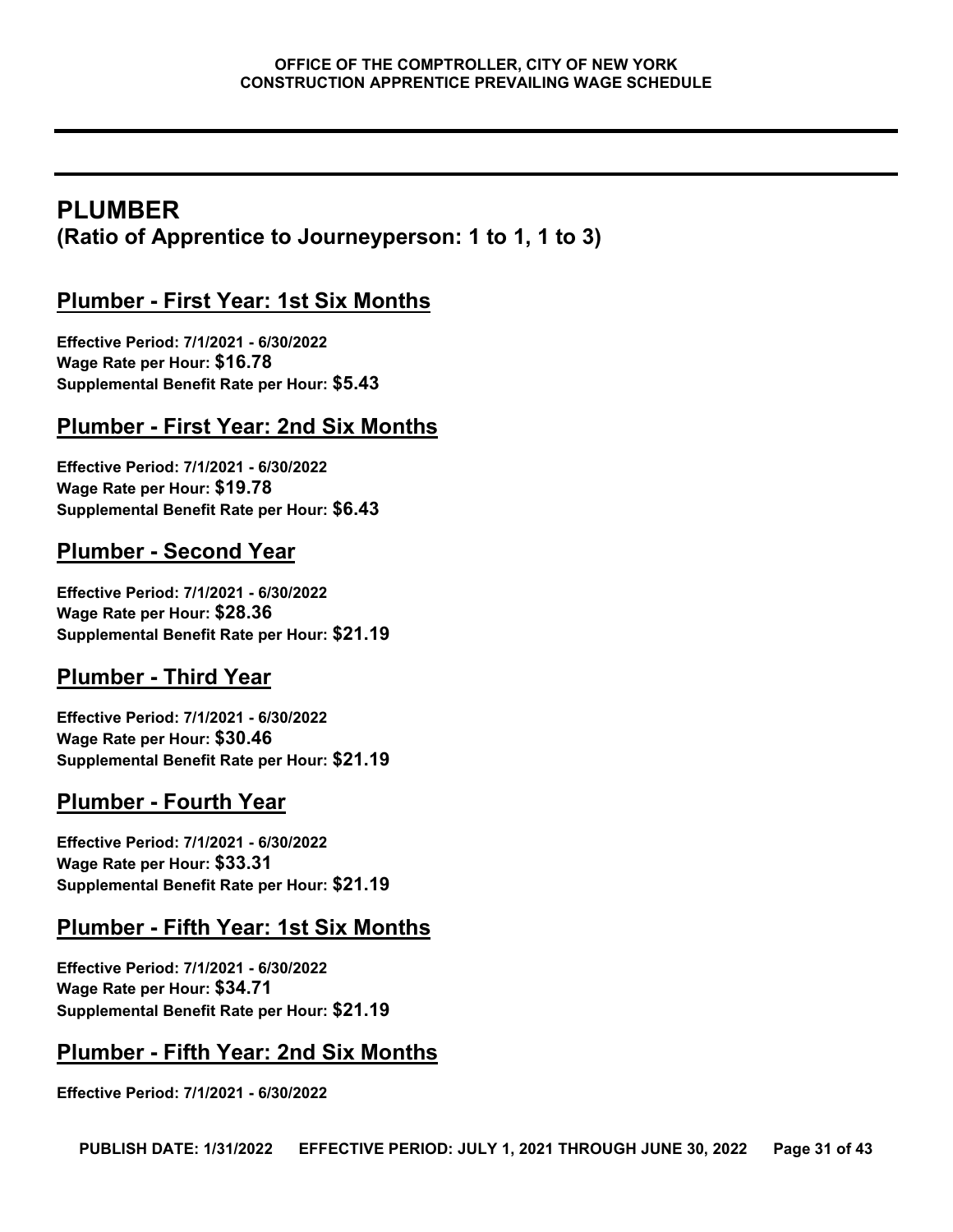**Wage Rate per Hour: \$46.78 Supplemental Benefit Rate per Hour: \$21.19**

**(Plumbers Local #1)**

# <span id="page-31-0"></span>**POINTER, WATERPROOFER, CAULKER, SANDBLASTER, STEAMBLASTER (Exterior Building Renovation) (Ratio of Apprentice to Journeyperson: 1 to 1, 1 to 4)**

# **Pointer, Waterproofer, Caulker, Sandblaster, Steamblaster - First Year**

**Effective Period: 7/1/2021 - 6/30/2022 Wage Rate per Hour: \$28.92 Supplemental Benefit Rate per Hour: \$14.81**

# **Pointer, Waterproofer, Caulker, Sandblaster, Steamblaster - Second Year**

**Effective Period: 7/1/2021 - 6/30/2022 Wage Rate per Hour: \$32.58 Supplemental Benefit Rate per Hour: \$19.86**

# **Pointer, Waterproofer, Caulker, Sandblaster, Steamblaster - Third Year**

**Effective Period: 7/1/2021 - 6/30/2022 Wage Rate per Hour: \$37.63 Supplemental Benefit Rate per Hour: \$23.61**

#### **Pointer, Waterproofer, Caulker, Sandblaster, Steamblaster - Fourth Year**

**Effective Period: 7/1/2021 - 6/30/2022 Wage Rate per Hour: \$45.44 Supplemental Benefit Rate per Hour: \$24.61**

**(Bricklayer District Council)**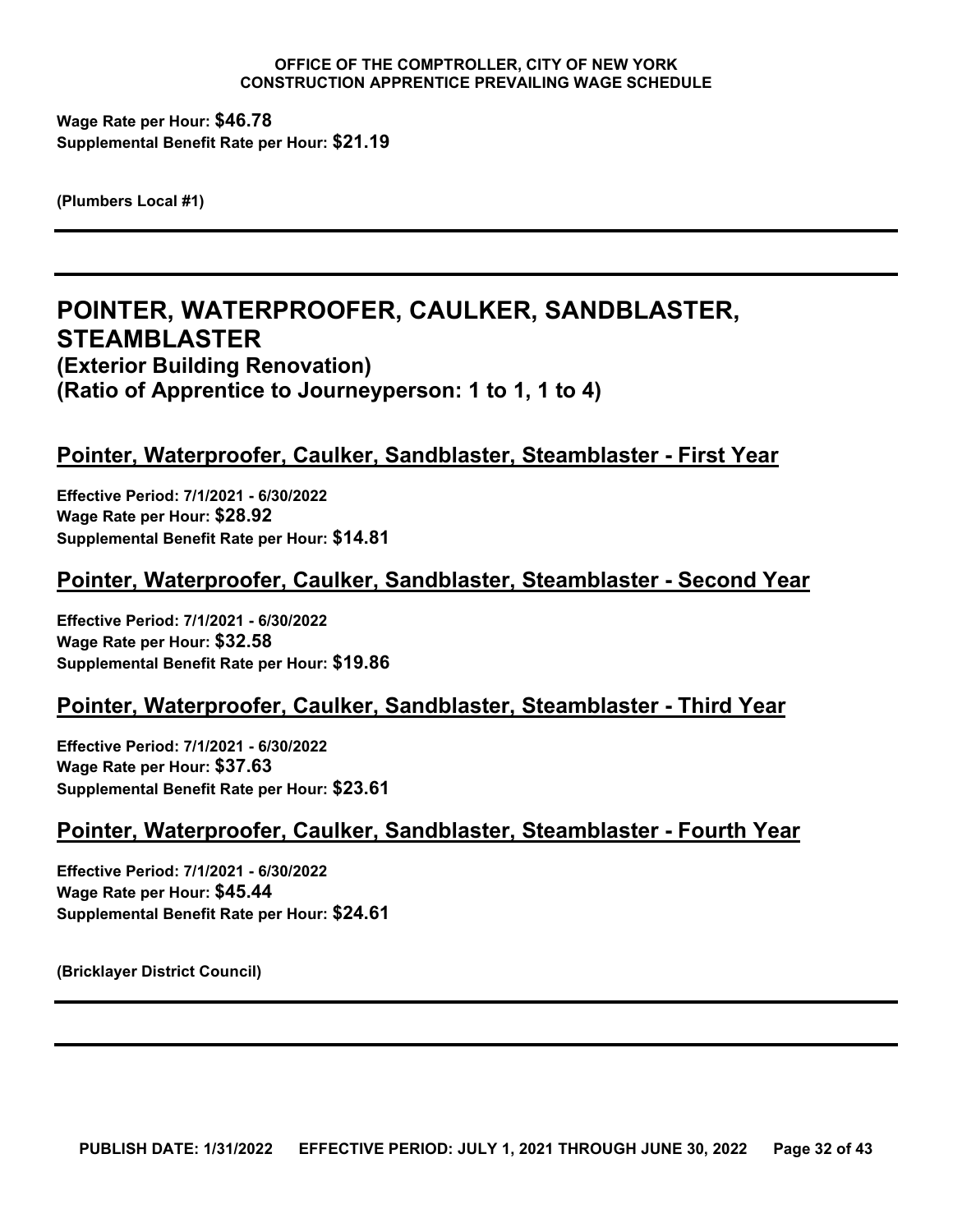# <span id="page-32-0"></span>**ROOFER (Ratio of Apprentice to Journeyperson: 1 to 1, 1 to 2)**

# **Roofer - First Year**

**Effective Period: 7/1/2021 - 1/30/2022 Wage Rate Per Hour: 35% of Journeyperson's rate Supplemental Benefit Rate Per Hour: \$3.51**

**Effective Period: 1/31/2022 - 6/30/2022 Wage Rate Per Hour: 35% of Journeyperson's rate Supplemental Benefit Rate Per Hour: \$3.66**

# **Roofer - Second Year**

**Effective Period: 7/1/2021 - 1/30/2022 Wage Rate Per Hour: 50% of Journeyperson's rate Supplemental Benefit Rate Per Hour: \$17.54**

**Effective Period: 1/31/2022 - 6/30/2022 Wage Rate Per Hour: 50% of Journeyperson's rate Supplemental Benefit Rate Per Hour: \$17.91**

# **Roofer - Third Year**

**Effective Period: 7/1/2021 - 1/30/2022 Wage Rate Per Hour: 60% of Journeyperson's rate Supplemental Benefit Rate Per Hour: \$20.99**

**Effective Period: 1/31/2022 - 6/30/2022 Wage Rate Per Hour: 60% of Journeyperson's rate Supplemental Benefit Rate Per Hour: \$21.44**

# **Roofer - Fourth Year**

**Effective Period: 7/1/2021 - 1/30/2022 Wage Rate Per Hour: 75% of Journeyperson's rate Supplemental Benefit Rate Per Hour: \$26.18**

**Effective Period: 1/31/2022 - 6/30/2022 Wage Rate Per Hour: 75% of Journeyperson's rate Supplemental Benefit Rate Per Hour: \$26.75**

**(Local #8)**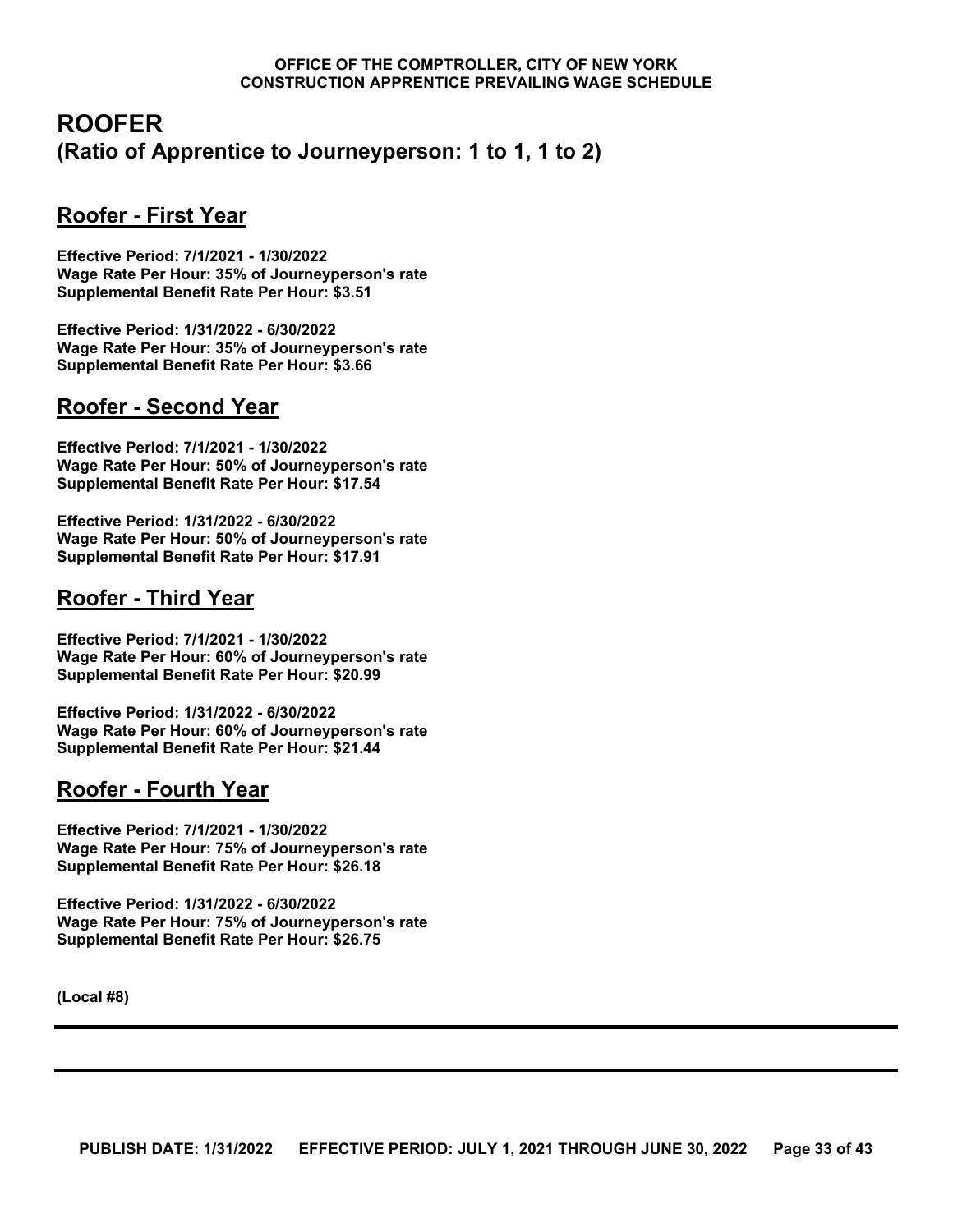# <span id="page-33-0"></span>**SHEET METAL WORKER (Ratio of Apprentice to Journeyperson: 1 to 1, 1 to 3)**

# **Sheet Metal Worker (0-6 Months)**

**Effective Period: 7/1/2021 - 1/30/2022 Wage Rate Per Hour: 25% of Journeyperson's rate Supplemental Rate Per Hour: \$6.76**

**Effective Period: 1/31/2022 - 6/30/2022 Wage Rate Per Hour: 25% of Journeyperson's rate Supplemental Rate Per Hour: \$6.84**

#### **Sheet Metal Worker (7-18 Months)**

**Effective Period: 7/1/2021 - 1/30/2022 Wage Rate Per Hour: 35% of Journeyperson's rate Supplemental Rate Per Hour: \$19.55**

**Effective Period: 1/31/2022 - 6/30/2022 Wage Rate Per Hour: 35% of Journeyperson's rate Supplemental Rate Per Hour: \$20.20**

# **Sheet Metal Worker (19-30 Months)**

**Effective Period: 7/1/2021 - 1/30/2022 Wage Rate Per Hour: 45% of Journeyperson's rate Supplemental Rate Per Hour: \$26.65**

**Effective Period: 1/31/2022 - 6/30/2022 Wage Rate Per Hour: 45% of Journeyperson's rate Supplemental Rate Per Hour: \$27.48**

# **Sheet Metal Worker (31-36 Months)**

**Effective Period: 7/1/2021 - 1/30/2022 Wage Rate Per Hour: 55% of Journeyperson's rate Supplemental Rate Per Hour: \$31.50**

**Effective Period: 1/31/2022 - 6/30/2022 Wage Rate Per Hour: 55% of Journeyperson's rate Supplemental Rate Per Hour: \$32.52**

# **Sheet Metal Worker (37-42 Months)**

**Effective Period: 7/1/2021 - 1/30/2022 Wage Rate Per Hour: 55% of Journeyperson's rate Supplemental Rate Per Hour: \$31.50**

**Effective Period: 1/31/2022 - 6/30/2022**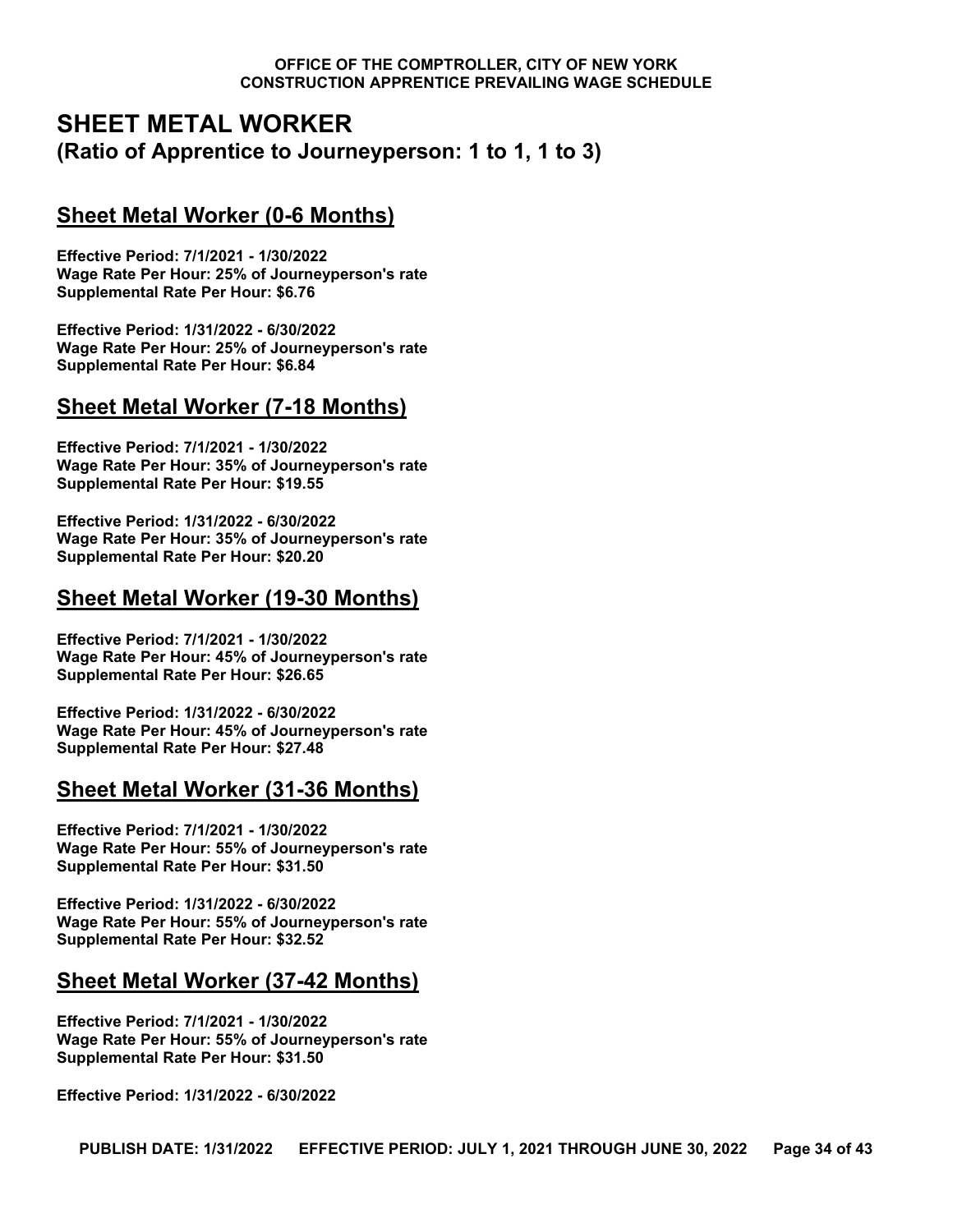**Wage Rate Per Hour: 55% of Journeyperson's rate Supplemental Rate Per Hour: \$32.52**

# **Sheet Metal Worker (43-48 Months)**

**Effective Period: 7/1/2021 - 1/30/2022 Wage Rate Per Hour: 70% of Journeyperson's rate Supplemental Rate Per Hour: \$38.78**

**Effective Period: 1/31/2022 - 6/30/2022 Wage Rate Per Hour: 70% of Journeyperson's rate Supplemental Rate Per Hour: \$40.08**

# **Sheet Metal Worker (49-54 Months)**

**Effective Period: 7/1/2021 - 1/30/2022 Wage Rate Per Hour: 70% of Journeyperson's rate Supplemental Rate Per Hour: \$38.78**

**Effective Period: 1/31/2022 - 6/30/2022 Wage Rate Per Hour: 70% of Journeyperson's rate Supplemental Rate Per Hour: \$40.08**

#### **Sheet Metal Worker (55-60 Months)**

**Effective Period: 7/1/2021 - 1/30/2022 Wage Rate Per Hour: 80% of Journeyperson's rate Supplemental Rate Per Hour: \$43.65**

**Effective Period: 1/31/2022 - 6/30/2022 Wage Rate Per Hour: 80% of Journeyperson's rate Supplemental Rate Per Hour: \$45.12**

**(Local #28)**

# <span id="page-34-0"></span>**SIGN ERECTOR (Ratio of Apprentice to Journeyperson: 1 to 1, 1 to 4)**

# **Sign Erector - First Year: 1st Six Months**

**Effective Period: 7/1/2021 - 1/30/2022 Wage Rate Per Hour: 35% of Journeyperson's rate Supplemental Rate Per Hour: \$16.51**

**Effective Period: 1/31/2022 - 6/30/2022 Wage Rate Per Hour: 35% of Journeyperson's rate**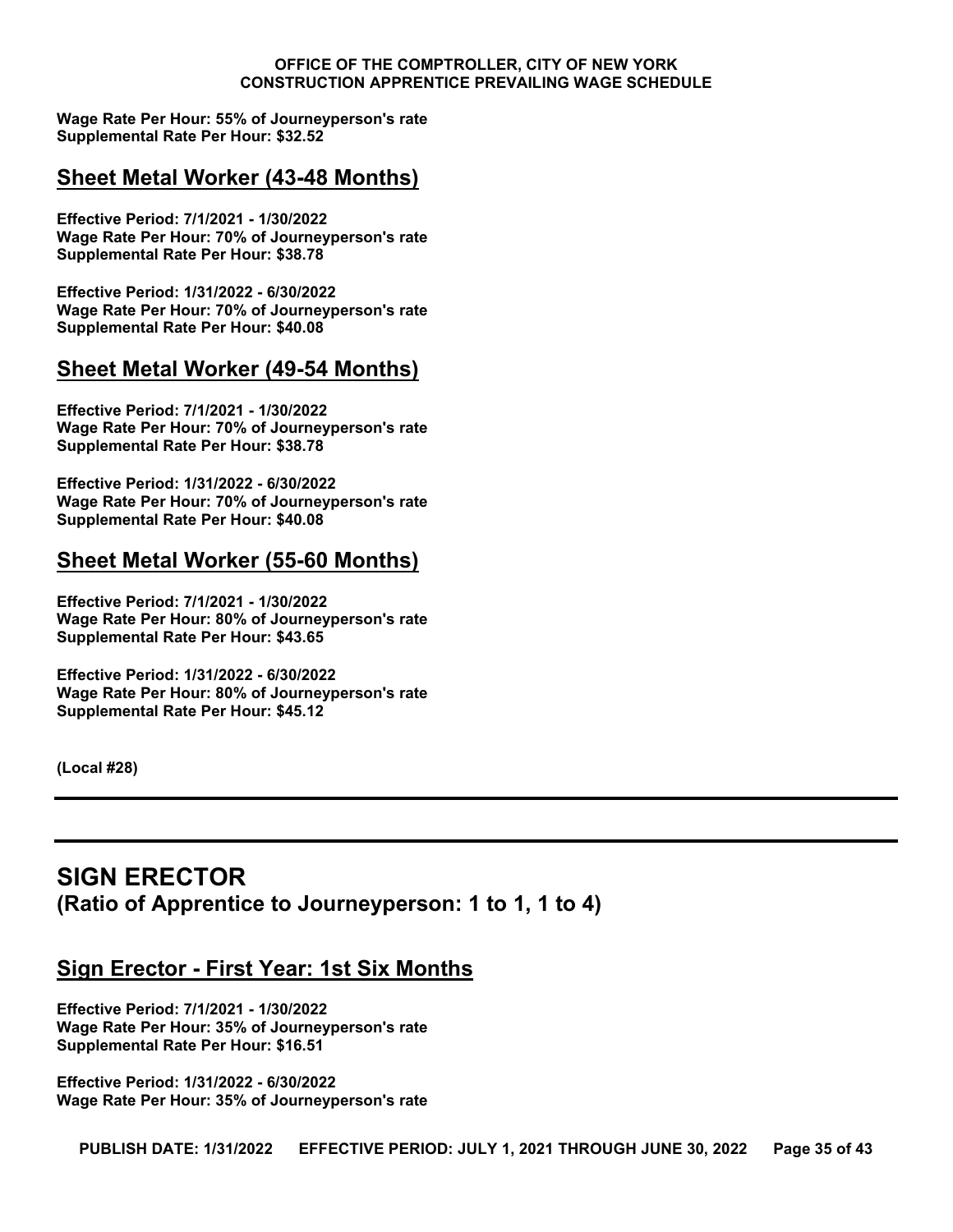**Supplemental Rate Per Hour: \$17.09**

#### **Sign Erector - First Year: 2nd Six Months**

**Effective Period: 7/1/2021 - 1/30/2022 Wage Rate Per Hour: 40% of Journeyperson's rate Supplemental Rate Per Hour: \$18.74**

**Effective Period: 1/31/2022 - 6/30/2022 Wage Rate Per Hour: 40% of Journeyperson's rate Supplemental Rate Per Hour: \$19.39**

#### **Sign Erector - Second Year: 1st Six Months**

**Effective Period: 7/1/2021 - 1/30/2022 Wage Rate Per Hour: 45% of Journeyperson's rate Supplemental Rate Per Hour: \$20.96**

**Effective Period: 1/31/2022 - 6/30/2022 Wage Rate Per Hour: 45% of Journeyperson's rate Supplemental Rate Per Hour: \$21.70**

# **Sign Erector - Second Year: 2nd Six Months**

**Effective Period: 7/1/2021 - 1/30/2022 Wage Rate Per Hour: 50% of Journeyperson's rate Supplemental Rate Per Hour: \$23.21**

**Effective Period: 1/31/2022 - 6/30/2022 Wage Rate Per Hour: 50% of Journeyperson's rate Supplemental Rate Per Hour: \$24.02**

#### **Sign Erector - Third Year: 1st Six Months**

**Effective Period: 7/1/2021 - 1/30/2022 Wage Rate Per Hour: 55% of Journeyperson's rate Supplemental Rate Per Hour: \$31.44**

**Effective Period: 1/31/2022 - 6/30/2022 Wage Rate Per Hour: 55% of Journeyperson's rate Supplemental Rate Per Hour: \$32.50**

#### **Sign Erector - Third Year: 2nd Six Months**

**Effective Period: 7/1/2021 - 1/30/2022 Wage Rate Per Hour: 60% of Journeyperson's rate Supplemental Rate Per Hour: \$34.20**

**Effective Period: 1/31/2022 - 6/30/2022 Wage Rate Per Hour: 60% of Journeyperson's rate Supplemental Rate Per Hour: \$35.35**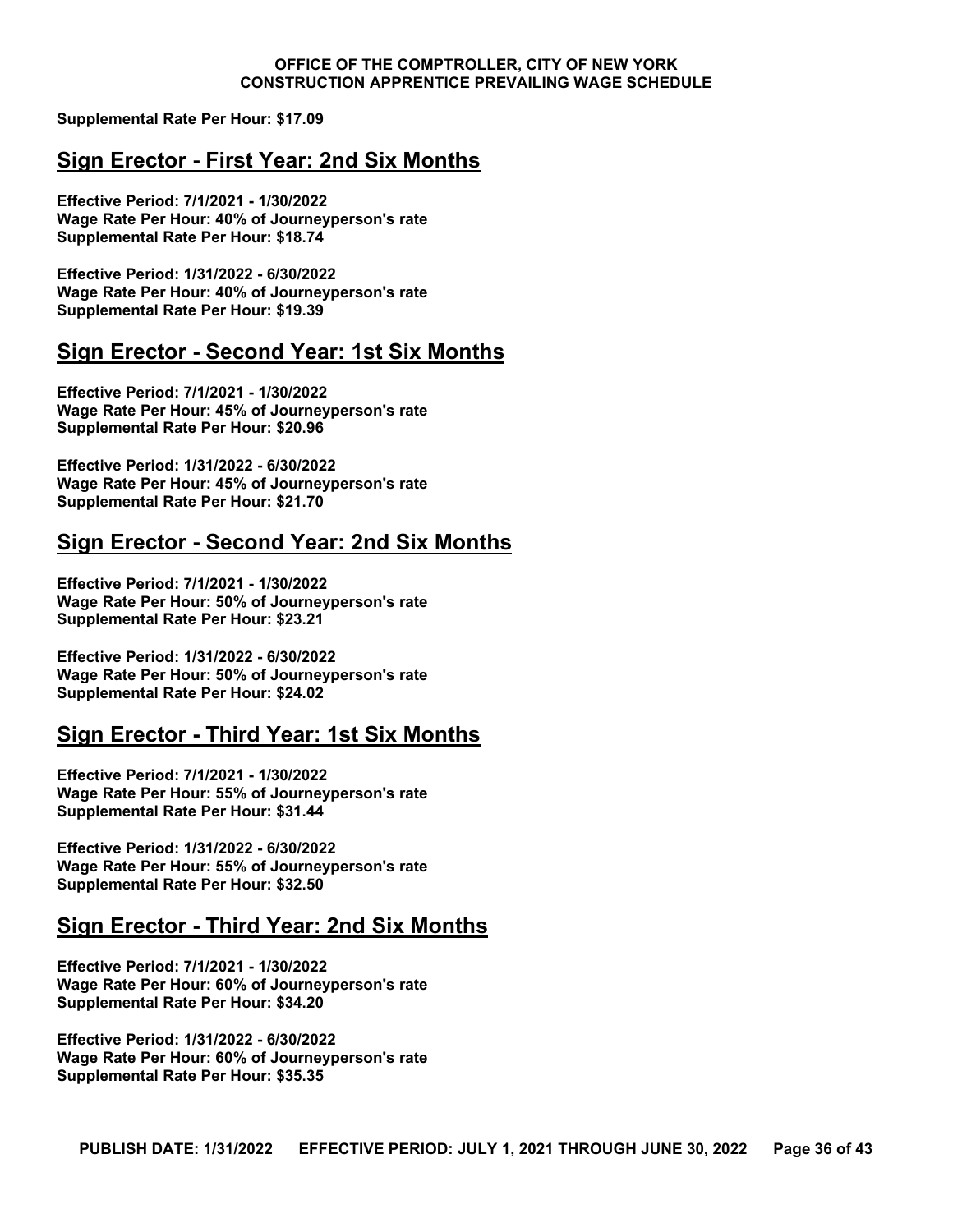# **Sign Erector - Fourth Year: 1st Six Months**

**Effective Period: 7/1/2021 - 1/30/2022 Wage Rate Per Hour: 65% of Journeyperson's rate Supplemental Rate Per Hour: \$37.76**

**Effective Period: 1/31/2022 - 6/30/2022 Wage Rate Per Hour: 65% of Journeyperson's rate Supplemental Rate Per Hour: \$39.00**

# **Sign Erector - Fourth Year: 2nd Six Months**

**Effective Period: 7/1/2021 - 1/30/2022 Wage Rate Per Hour: 70% of Journeyperson's rate Supplemental Rate Per Hour: \$40.62**

**Effective Period: 1/31/2022 - 6/30/2022 Wage Rate Per Hour: 70% of Journeyperson's rate Supplemental Rate Per Hour: \$41.95**

# **Sign Erector - Fifth Year**

**Effective Period: 7/1/2021 - 1/30/2022 Wage Rate Per Hour: 75% of Journeyperson's rate Supplemental Rate Per Hour: \$43.44**

**Effective Period: 1/31/2022 - 6/30/2022 Wage Rate Per Hour: 75% of Journeyperson's rate Supplemental Rate Per Hour: \$44.89**

# **Sign Erector - Sixth Year**

**Effective Period: 7/1/2021 - 1/30/2022 Wage Rate Per Hour: 80% of Journeyperson's rate Supplemental Rate Per Hour: \$46.27**

**Effective Period: 1/31/2022 - 6/30/2022 Wage Rate Per Hour: 80% of Journeyperson's rate Supplemental Rate Per Hour: \$47.80**

**(Local #137)**

# <span id="page-36-0"></span>**STEAMFITTER (Ratio of Apprentice to Journeyperson: 1 to 1, 1 to 3)**

# **Steamfitter - First Year**

**PUBLISH DATE: 1/31/2022 EFFECTIVE PERIOD: JULY 1, 2021 THROUGH JUNE 30, 2022 Page 37 of 43**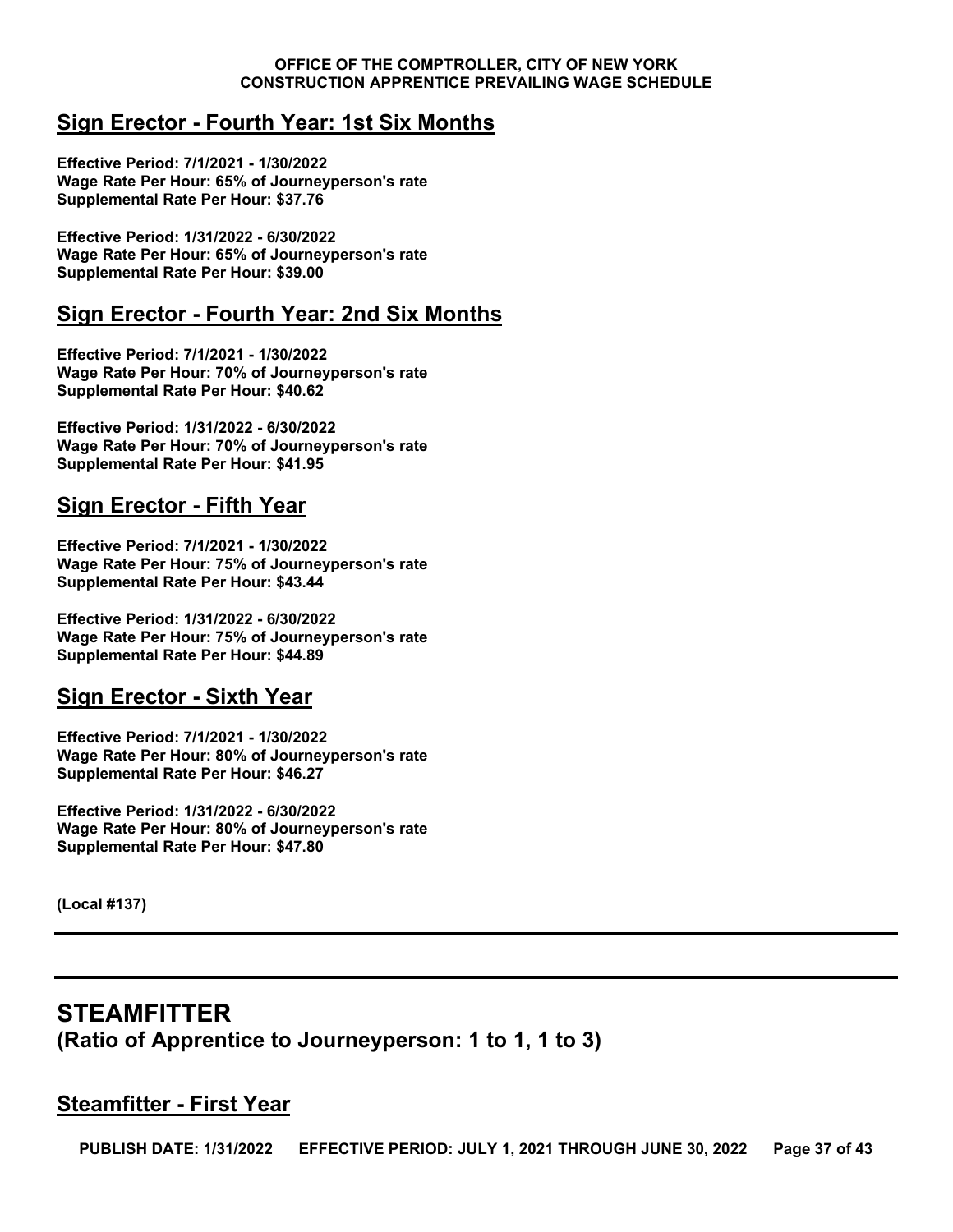**Effective Period: 7/1/2021 - 6/30/2022 Wage Rate and Supplemental Per Hour: 40% of Journeyperson's rate**

# **Steamfitter - Second Year**

**Effective Period: 7/1/2021 - 6/30/2022 Wage Rate and Supplemental Rate Per Hour: 50% of Journeyperson's rate.**

# **Steamfitter - Third Year**

**Effective Period: 7/1/2021 - 6/30/2022 Wage Rate and Supplemental Rate per Hour: 65% of Journeyperson's rate.**

#### **Steamfitter - Fourth Year**

**Effective Period: 7/1/2021 - 6/30/2022 Wage Rate and Supplemental Rate Per Hour: 80% of Journeyperson's rate.**

#### **Steamfitter - Fifth Year**

**Effective Period: 7/1/2021 - 6/30/2022 Wage Rate and Supplemental Rate Per Hour: 85% of Journeyperson's rate.**

**(Local #638)**

# <span id="page-37-0"></span>**STEAMFITTER - REFRIGERATION & AIR CONDITIONER (Ratio of Apprentice to Journeyperson: 1 to 1, 1 to 3)**

# **Refrigeration & Air Conditioner (First Year)**

**Effective Period: 7/1/2021 - 1/30/2022 Wage Rate per Hour: \$20.75 Supplemental Benefit Rate per Hour: \$12.99**

**Effective Period: 1/31/2022 - 6/30/2022 Wage Rate per Hour: \$21.11 Supplemental Benefit Rate per Hour: \$13.15**

# **Refrigeration & Air Conditioner (Second Year)**

**Effective Period: 7/1/2021 - 1/30/2022 Wage Rate per Hour: \$25.04 Supplemental Benefit Rate per Hour: \$14.23**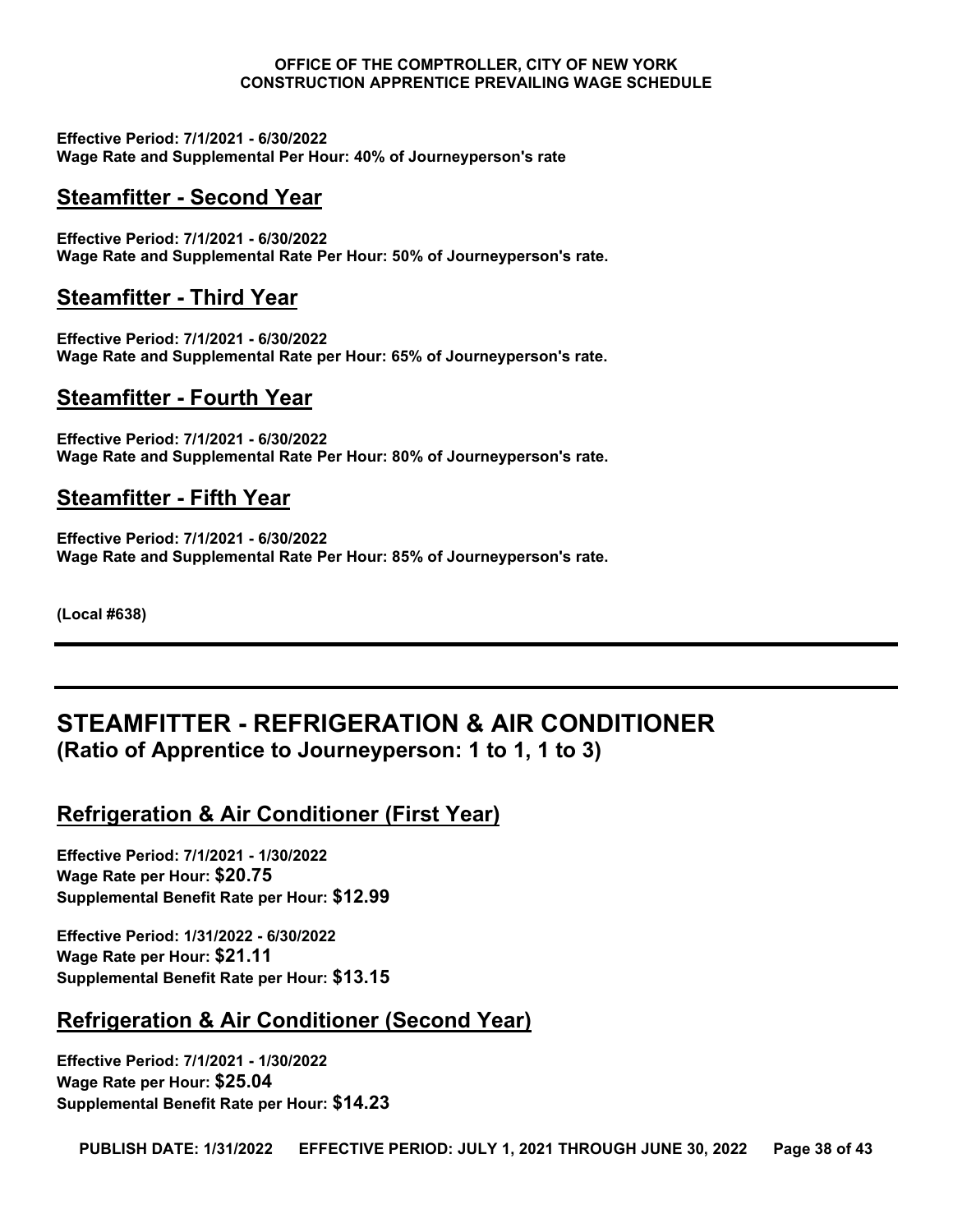**Effective Period: 1/31/2022 - 6/30/2022 Wage Rate per Hour: \$25.48 Supplemental Benefit Rate per Hour: \$14.41**

# **Refrigeration & Air Conditioner (Third Year)**

**Effective Period: 7/1/2021 - 1/30/2022 Wage Rate per Hour: \$29.17 Supplemental Benefit Rate per Hour: \$15.53**

**Effective Period: 1/31/2022 - 6/30/2022 Wage Rate per Hour: \$29.68 Supplemental Benefit Rate per Hour: \$15.73**

# **Refrigeration & Air Conditioner (Fourth Year)**

**Effective Period: 7/1/2021 - 1/30/2022 Wage Rate per Hour: \$35.22 Supplemental Benefit Rate per Hour: \$17.29**

**Effective Period: 1/31/2022 - 6/30/2022 Wage Rate per Hour: \$35.84 Supplemental Benefit Rate per Hour: \$17.51**

**(Local #638-B)**

# <span id="page-38-0"></span>**STONE MASON - SETTER (Ratio Apprentice of Journeyperson: 1 to 1, 1 to 2)**

# **Stone Mason - Setters - First 750 Hours**

**Effective Period: 7/1/2021 - 6/30/2022 Wage and Supplemental Rate Per Hour: 50% of Journeyperson's rate**

#### **Stone Mason - Setters - Second 750 Hours**

**Effective Period: 7/1/2021 - 6/30/2022 Wage Rate Per Hour: 60% of Journeyperson's rate Supplemental Rate Per Hour: 50% of Journeyperson's rate**

# **Stone Mason - Setters - Third 750 Hours**

**Effective Period: 7/1/2021 - 6/30/2022**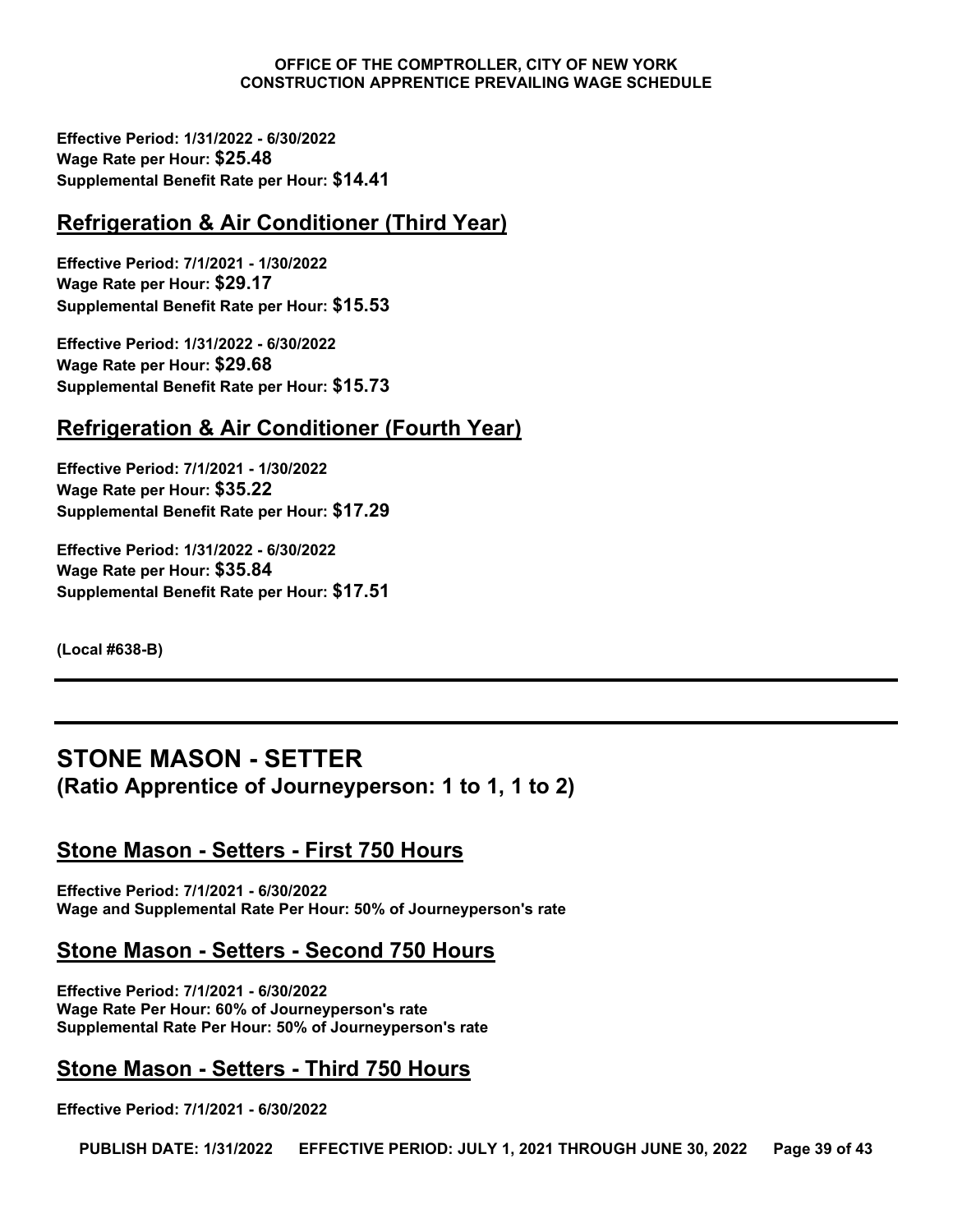**Wage Rate Per Hour: 70% of Journeyperson's rate Supplemental Rate Per Hour: 50% of Journeyperson's rate**

# **Stone Mason - Setters - Fourth 750 Hours**

**Effective Period: 7/1/2021 - 6/30/2022 Wage Rate Per Hour: 80% of Journeyperson's rate Supplemental Rate Per Hour: 50% of Journeyperson's rate**

#### **Stone Mason - Setters - Fifth 750 Hours**

**Effective Period: 7/1/2021 - 6/30/2022 Wage Rate Per Hour: 90% of Journeyperson's rate Supplemental Rate Per Hour: 50% of Journeyperson's rate**

#### **Stone Mason - Setters - Sixth 750 Hours**

**Effective Period: 7/1/2021 - 6/30/2022 Wage Rate Per Hour: 100% of Journeyperson's rate Supplemental Rate Per Hour: 50% of Journeyperson's rate**

**(Bricklayers District Council)**

# <span id="page-39-0"></span>**TAPER (Ratio of Apprentice to Journeyperson: 1 to 1, 1 to 4)**

#### **Drywall Taper - First Year**

**Effective Period: 7/1/2021 - 6/30/2022 Wage Rate per Hour: \$20.97 Supplemental Benefit Rate per Hour: \$13.55**

#### **Drywall Taper - Second Year**

**Effective Period: 7/1/2021 - 6/30/2022 Wage Rate per Hour: \$24.24 Supplemental Benefit Rate per Hour: \$20.31**

# **Drywall Taper - Third Year**

**Effective Period: 7/1/2021 - 6/30/2022 Wage Rate per Hour: \$29.08 Supplemental Benefit Rate per Hour: \$22.06**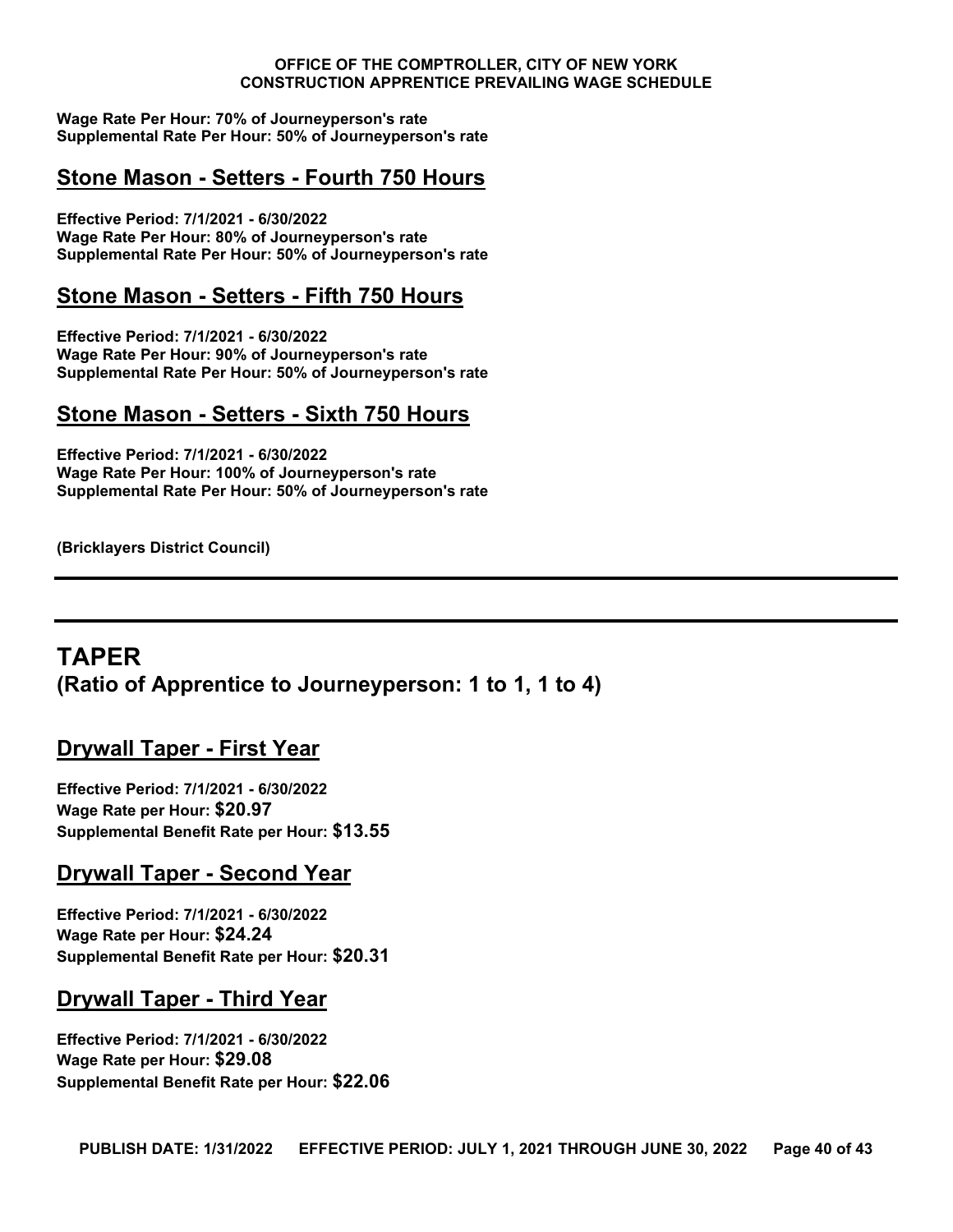# **Drywall Taper - Fourth Year**

**Effective Period: 7/1/2021 - 6/30/2022 Wage Rate per Hour: \$38.78 Supplemental Benefit Rate per Hour: \$25.56**

**(Local #1974)**

# <span id="page-40-0"></span>**TILE LAYER - SETTER (Ratio of Apprentice to Journeyperson: 1 to 1, 1 to 4)**

# **Tile Layer - Setter - First 750 Hours**

**Effective Period: 7/1/2021 - 6/30/2022 Wage and Supplemental Rate Per Hour:35% of Journeyperson's rate**

# **Tile Layer - Setter - Second 750 Hours**

**Effective Period: 7/1/2021 - 6/30/2022 Wage and Supplemental Rate Per Hour 40% of Journeyperson's rate**

# **Tile Layer - Setter - Third 750 Hours**

**Effective Period: 7/1/2021 - 6/30/2022 Wage and Supplemental Rate Per Hour: 50% of Journeyperson's rate**

# **Tile Layer - Setter - Fourth 750 Hours**

**Effective Period: 7/1/2021 - 6/30/2022 Wage and Supplemental Rate Per Hour: 55% of Journeyperson's rate**

# **Tile Layer - Setter - Fifth 750 Hours**

**Effective Period: 7/1/2021 - 6/30/2022 Wage and Supplemental Rate Per Hour: 60% of Journeyperson's rate**

# **Tile Layer - Setter - Sixth 750 Hours**

**Effective Period: 7/1/2021 - 6/30/2022 Wage and Supplemental Rate Per Hour: 65% of Journeyperson's rate**

# **Tile Layer - Setter - Seventh 750 Hours**

**Effective Period: 7/1/2021 - 6/30/2022**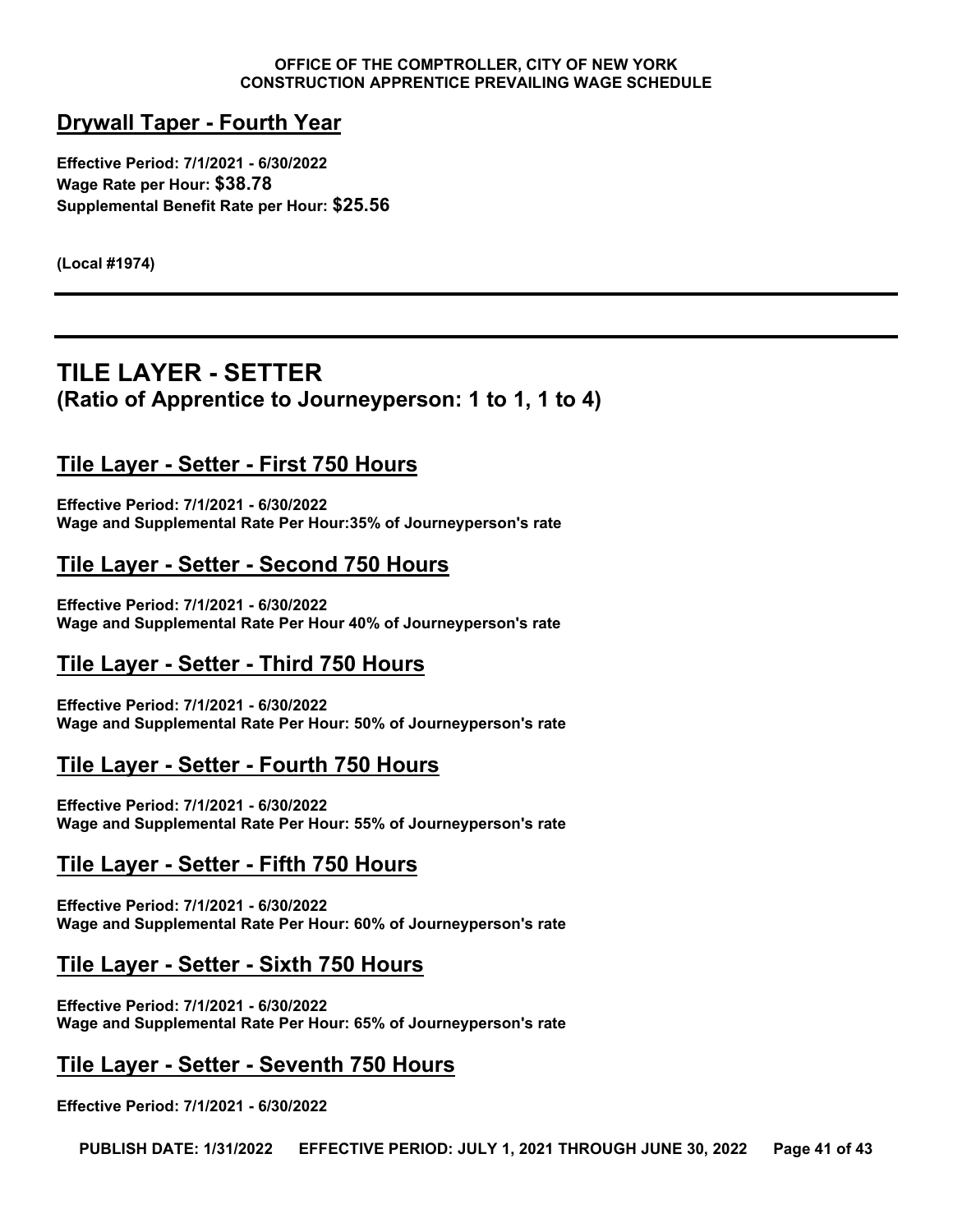**Wage and Supplemental Rate Per Hour: 70% of Journeyperson's rate**

#### **Tile Layer - Setter - Eighth 750 Hours**

**Effective Period: 7/1/2021 - 6/30/2022 Wage and Supplemental Rate Per Hour: 75% of Journeyperson's rate**

#### **Tile Layer - Setter - Ninth 750 Hours**

**Effective Period: 7/1/2021 - 6/30/2022 Wage and Supplemental Rate Per Hour:80% of Journeyperson's rate**

#### **Tile Layer - Setter - Tenth 750 Hours**

**Effective Period: 7/1/2021 - 6/30/2022 Wage and Supplemental Rate Per Hour: 90% of Journeyperson's rate**

**(Local #7)**

# <span id="page-41-0"></span>**TIMBERPERSON (Ratio of Apprentice to Journeyperson: 1 to 1, 1 to 6)**

#### **Timberperson - First Year**

**Effective Period: 7/1/2021 - 6/30/2022 Wage Rate Per Hour: \$21.42 Supplemental Rate Per Hour: \$35.22**

#### **Timberperson - Second Year**

**Effective Period: 7/1/2021 - 6/30/2022 Wage Rate Per Hour: \$26.53 Supplemental Rate Per Hour: \$35.22**

#### **Timberperson - Third Year**

**Effective Period: 7/1/2021 - 6/30/2022 Wage Rate Per Hour: \$34.18 Supplemental Rate Per Hour: \$35.22**

#### **Timberperson - Fourth Year**

**Effective Period: 7/1/2021 - 6/30/2022 Wage Rate Per Hour: \$41.84 Supplemental Rate Per Hour: \$35.22**